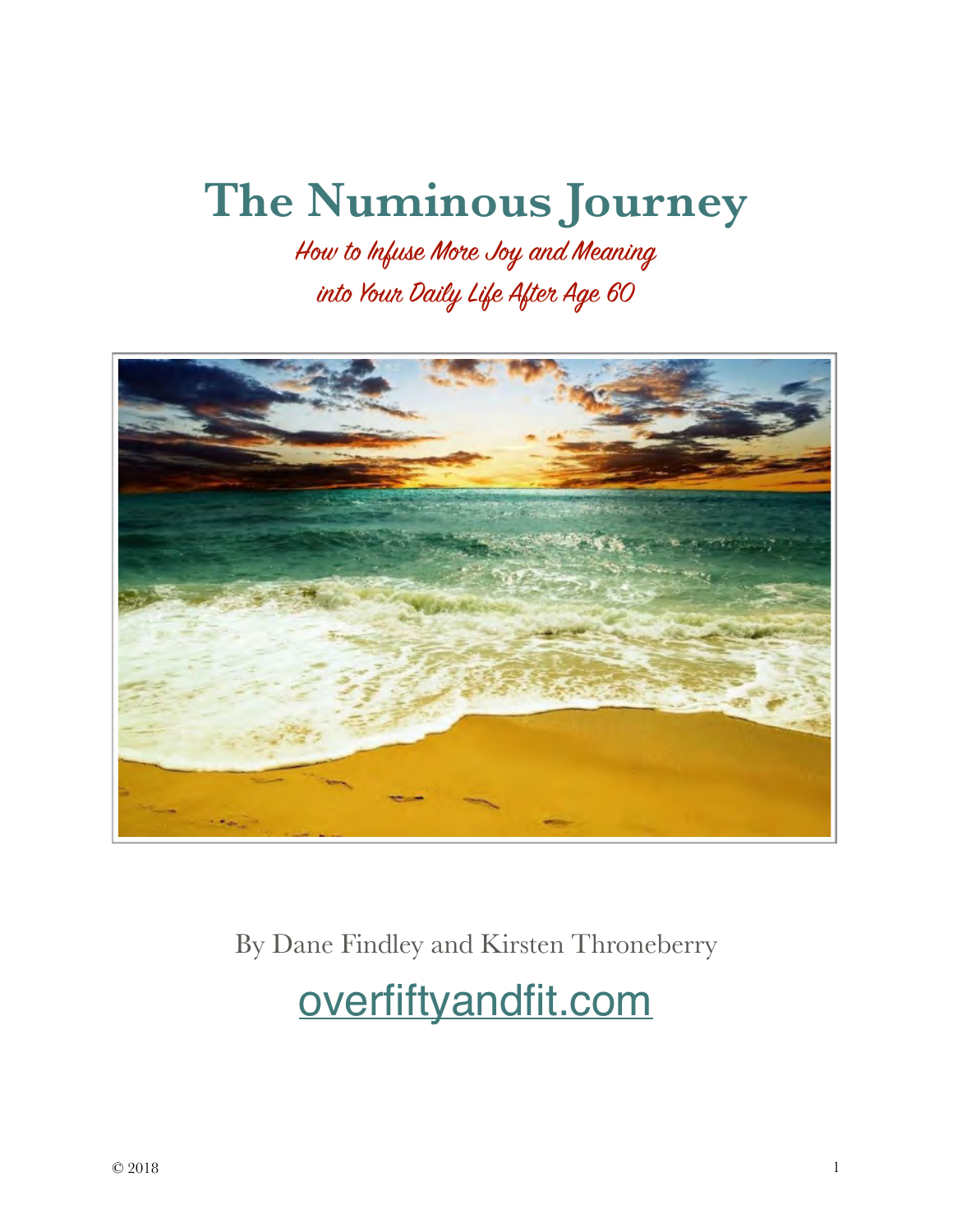# **A Fantastic Life After 60**

*You can leverage your experience and wisdom into increased happiness and health.*

Would you be surprised to know that – even after age 60 – there are hidden parts of yourself that you have yet to discover?

These hidden aspects of yourself are like personal-growth jewels, and when you unearth this treasure you can experience a deeper, more soulful, more satisfying life in the final third of your lifespan.

This report is different from our others.

For starters, this is for people who are approaching, or have surpassed, their sixtieth birthday.

Also, the main intention of this report is to provide *inspiration* as you begin your journey into this particular part of your life. It's intended to get you thinking – to get your creative juices flowing.

However, for those of you who are more pragmatic-types, we also provide links throughout this report that forward you to practical how-to's and action steps.

We hope you find this 35-page report helpful and motivating.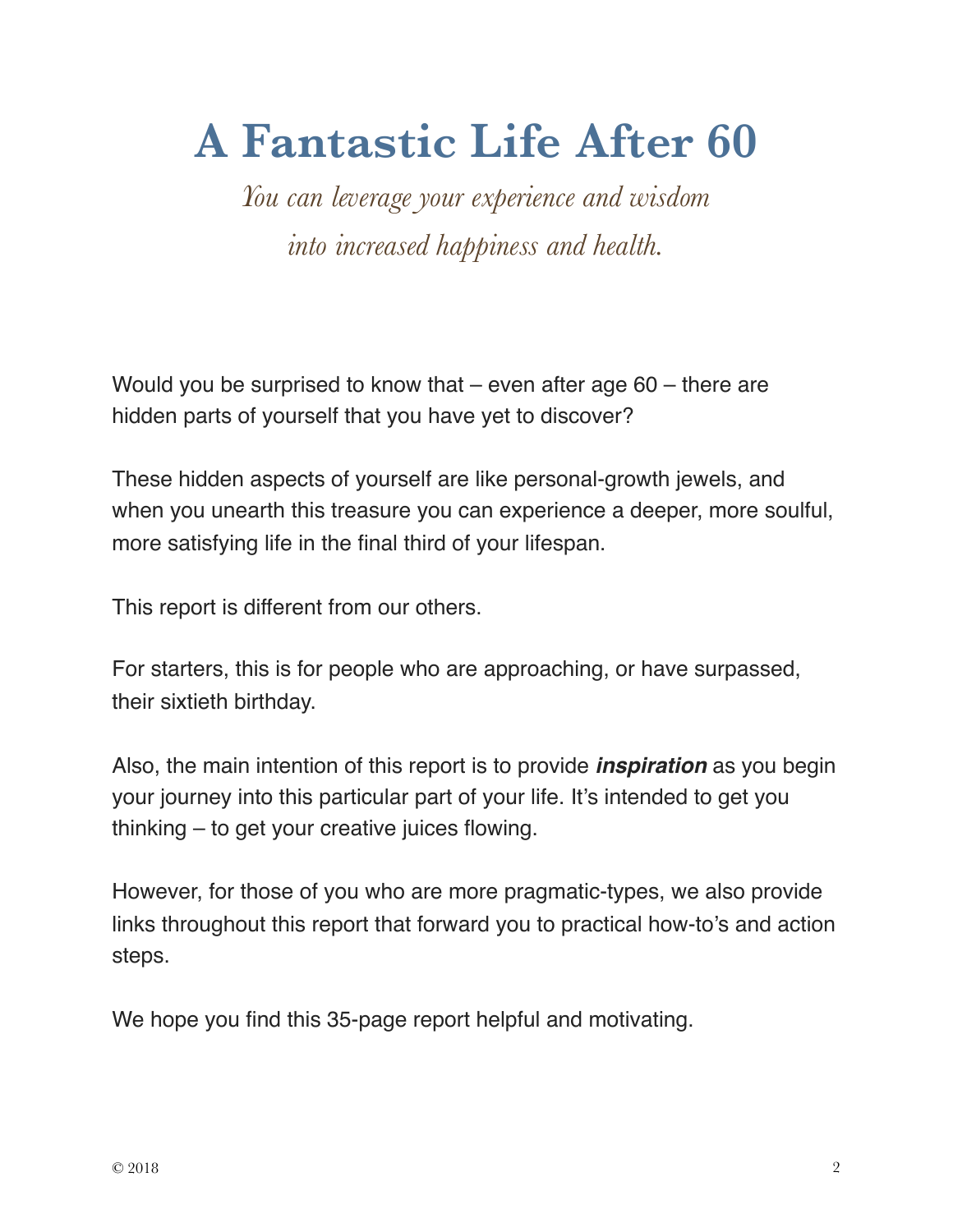

Each night, while asleep, we dream.

Whether or not we remember our dreams when we wake up in the morning, we were still dreaming the night before.

If we're able to remember our dreams the next morning, and we spend time tending those dreams, it can – over time – have a positive, meaningful impact on our lives.

Our dreams can help us to experience more happiness, make better decisions, and set better goals.

Dreams allow us to move beyond our daily strivings toward basic survival and into the realm of self-reflection and understanding.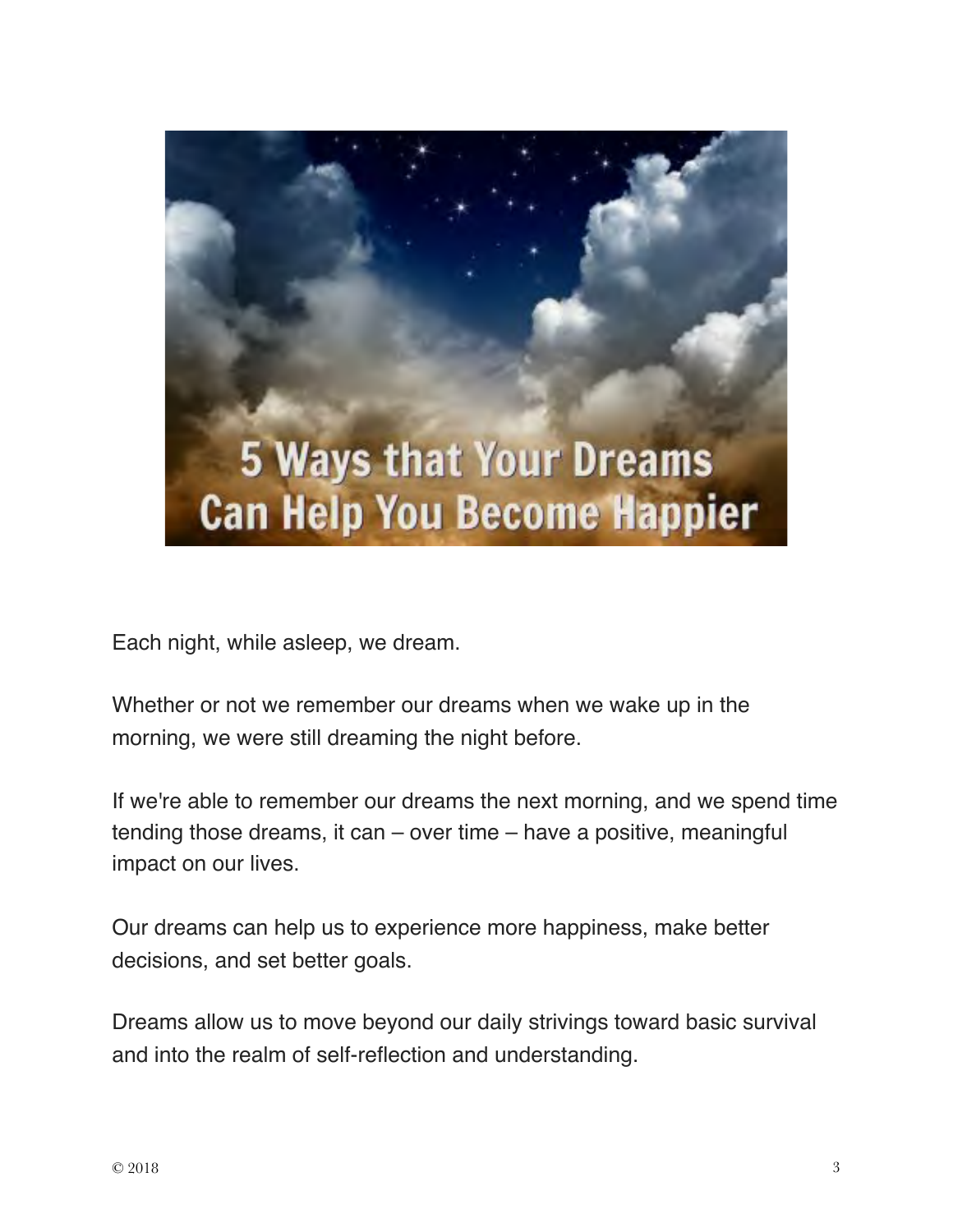#### **What Your Dreams Reveal about the Mythic Energy of Your Own Life**

Sometimes, in our day to day lives, we get in a rut. Our conscious minds set to auto-pilot.

However, when we tend to the images and feelings within our dreams, we're inviting the numinous.

We're returning color into the black-and-white of our daily lives.

Many of us think of our dreams as little more than some bizarre form of storytelling that has gone way off script, but if given a chance to offer up their **[wisdom and perspective](http://overfiftyandfit.com/decisions/)**,we find that dreams can help us access a fuller appreciation for all that we both celebrate and reject within ourselves.

## **You Are More than Just Your Personality**

The process of dreaming is actually going on all of the time. However, when we close our eyes and go to sleep, the sounds, images, and sensations of dreams are able to be heard – reminding us of another form of intelligence which is at work.

It is like our dreams are the stars in the heavens. They twinkle just as brightly when our sun is shining as they do when the moon crests in the sky. The only difference is our ability to notice them.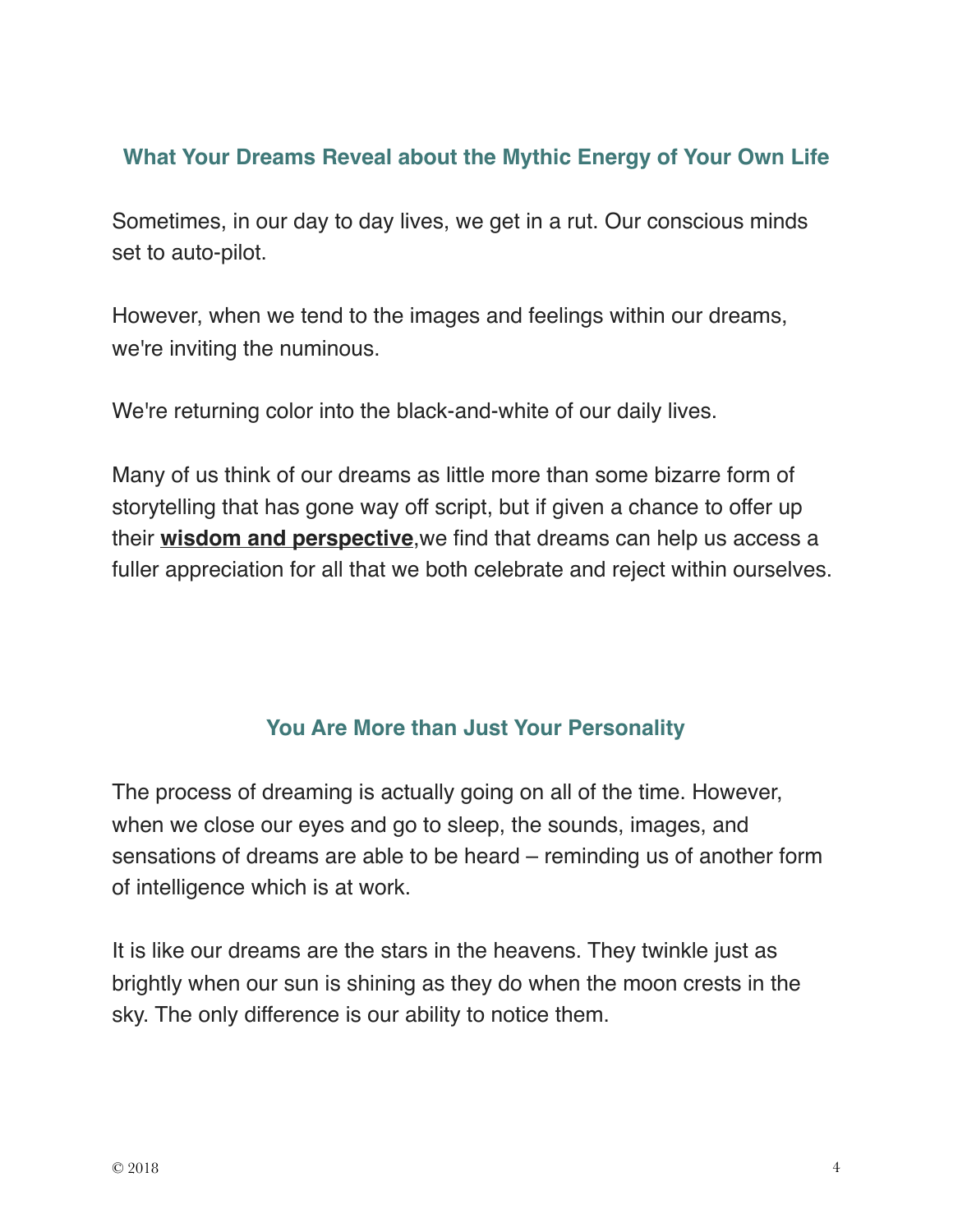"Dreams pertain to the symbolic dimension of human experience as a whole. Thus, dreams may occur in sleep where we are accustomed to look for them; in waking states where we find ourselves living out the symbolic aspect of life; and in the twilight states that are between the state of sleeping and waking."  $\sim$  Ira Progoff

James Haggen writes that, "dreams enable us to something better in this life, something fine. If we look into our dreams, we see that something wonderful lies within our grasp. Something not quite tangible, something not quite of this world, but something all the same most marvelous."

When we work with our dreams they respond by awarding us **[unimagined](http://overfiftyandfit.com/realizations/)  [gifts](http://overfiftyandfit.com/realizations/)** and offer to heal our wounds.

"They reveal the fundamental matters: our destiny; the unseen reason for the fact that we are here. They slay the life already dead and lead us on to what is yet alive. They deliver us to spirit," explains Haggen.

## **Your Mind Has an Unconscious, Too**

Dreams emanate from our imagination – the landscape of symbol, image, and metaphor.

This is why, as Robert Bosnak points out, our dreams are uneasy within our waking consciousness. "We have stolen the dream from its nocturnal domain" and so, "Every dream requires a switchover into dreamlike consciousness that can follow the dream world."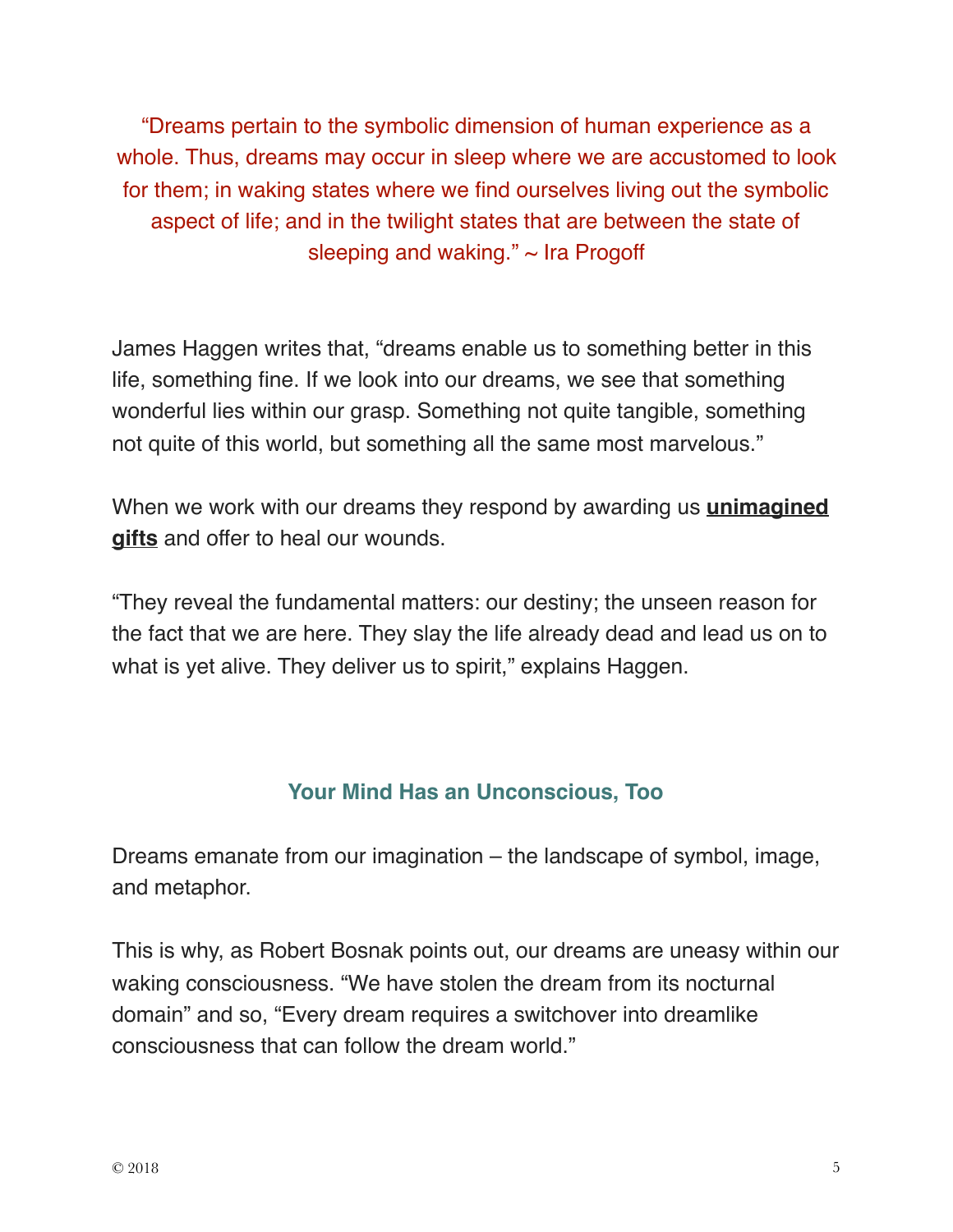This, he explains, comes as a shock to daytime consciousness which fumbles with a logic that feels intrinsically incomprehensible.

Here are fives ways that you can use your own night dreams to increase daily joy and meaning in your life.

## **1. Play with the Images in Your Dreams**

The conscious mind will move to compartmentalize the dream with a quick, literal interpretation.

But the conscious mind likes words and uses them frequently to communicate.

However, the funny thing about **[the unconscious mind](http://overfiftyandfit.com/universe-language-response/)**, is that words are often not its primary form of communication.

Instead of words, the unconscious mind often prefers images to communicate.

So in a dream, water is often not water.

Sex is often not sex.

A house is often not a house.

And (despite the famous quip credited to Freud) sometimes in a dream, a cigar is not just a cigar.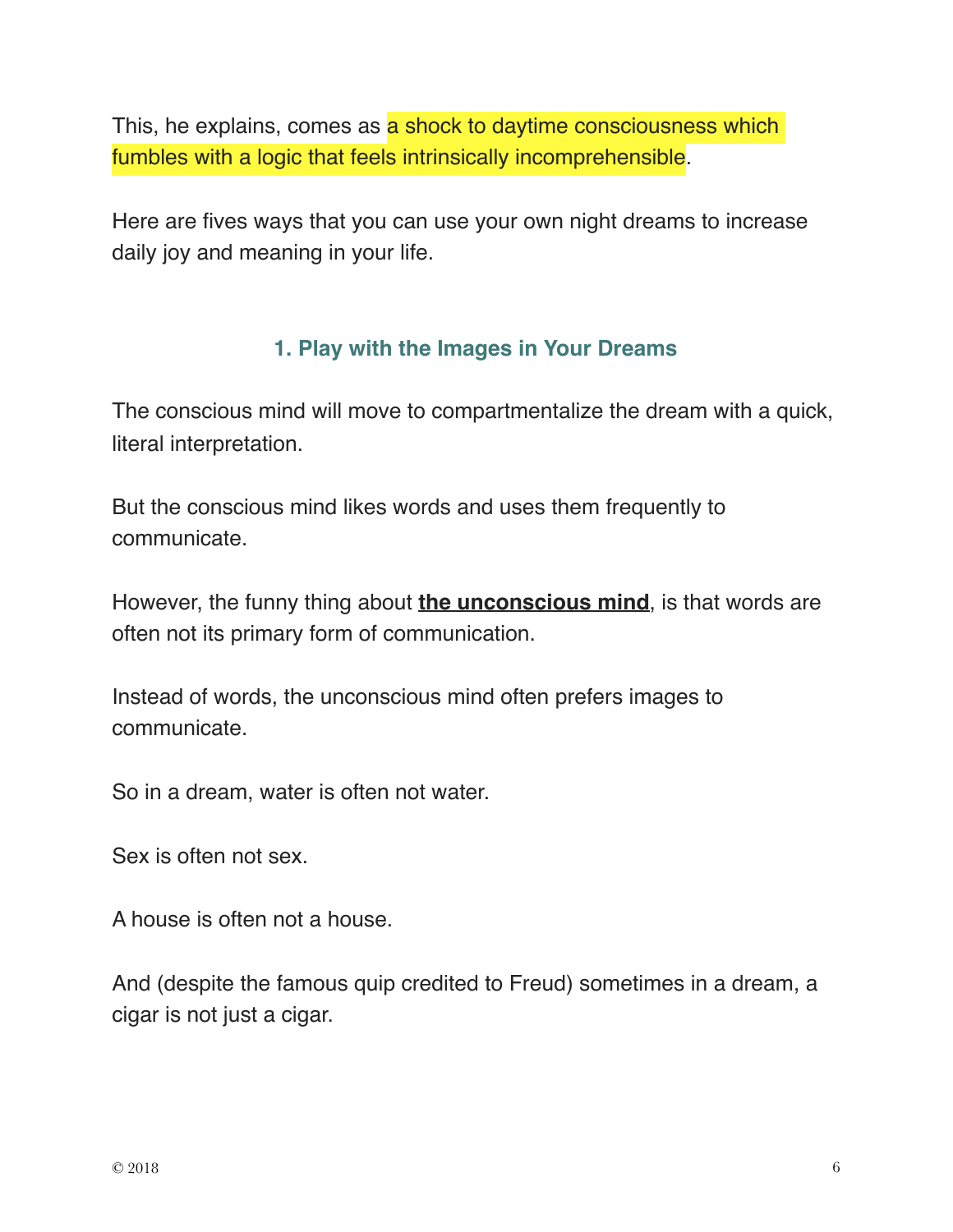Depending on your own personal or cultural associations, a cigar within a dream could symbolize power, or intrusiveness, or joy, or a penis.

As another example, if you dream that you are standing knee-deep in water, after you wake up you might be tempted to think that dream was about water.

But the water might represent something different to you than just literal water.

It might symbolize imperfection, or depth, or the unknown.

It may be a symbolic response to an earlier thought you had or action that occurred the day before.

As another example, if you have a dream at night that you are having sex with someone, the sex may not represent literal sex.

Instead, sex in that dream may act as a symbol for something other than physical intercourse – such as **[anxiety](http://overfiftyandfit.com/natural-anxiety-solutions/)**, vulnerability, intimacy, or whoknows-what.

What sex symbolizes to you in that dream, might depend on your own personal, historical associations with sex and with what's going on in your daytime life currently.

Sometimes a dream image has a collective meaning.

For example, often when people dream of a house, the structure of the house symbolizes their own psyche.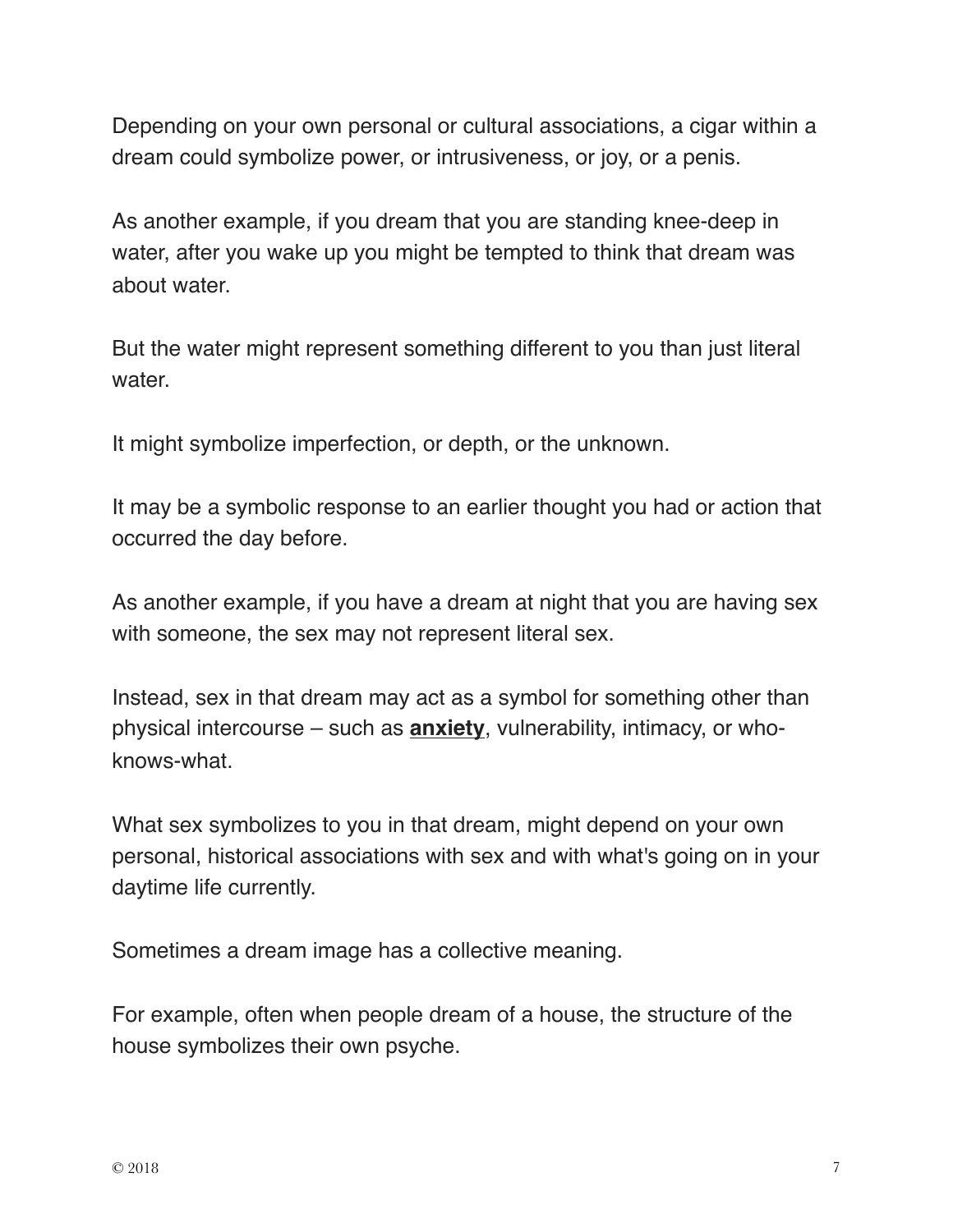On the other hand, what a particular image symbolizes might not always be collective – it might be as unique as your own personal associations with that symbol. So, for you, dreaming about a house may not represent your psyche, but instead represent what a house means to you based on your own unique life experiences and associations.

## **2. Listen for Puns**

If your unconscious mind does use words to communicate with you in a dream, it will often do it in the most symbolic way possible. Such as, with the use of puns.

I once had a dream that I was on stage performing and someone requested that I sing a song from the rock band Journey.

When I woke up the following morning, at first I remembered the dream in a very literal way. But after reflecting on the dream a few minutes, I began to realize that in the dream, the stage was not a literal stage, and "Journey" was not a rock band.

More about this dream later – the point for now is, my unconscious was trying to tell me something.

In general, when reflecting on your own dreams the following morning, it's a good idea to **[avoid the impulse](http://overfiftyandfit.com/psychological-obstacles/)** for swift solutions, as that's not the nature of a dream's delivery system.

Dream wisdom requires a space to speak to you from all directions.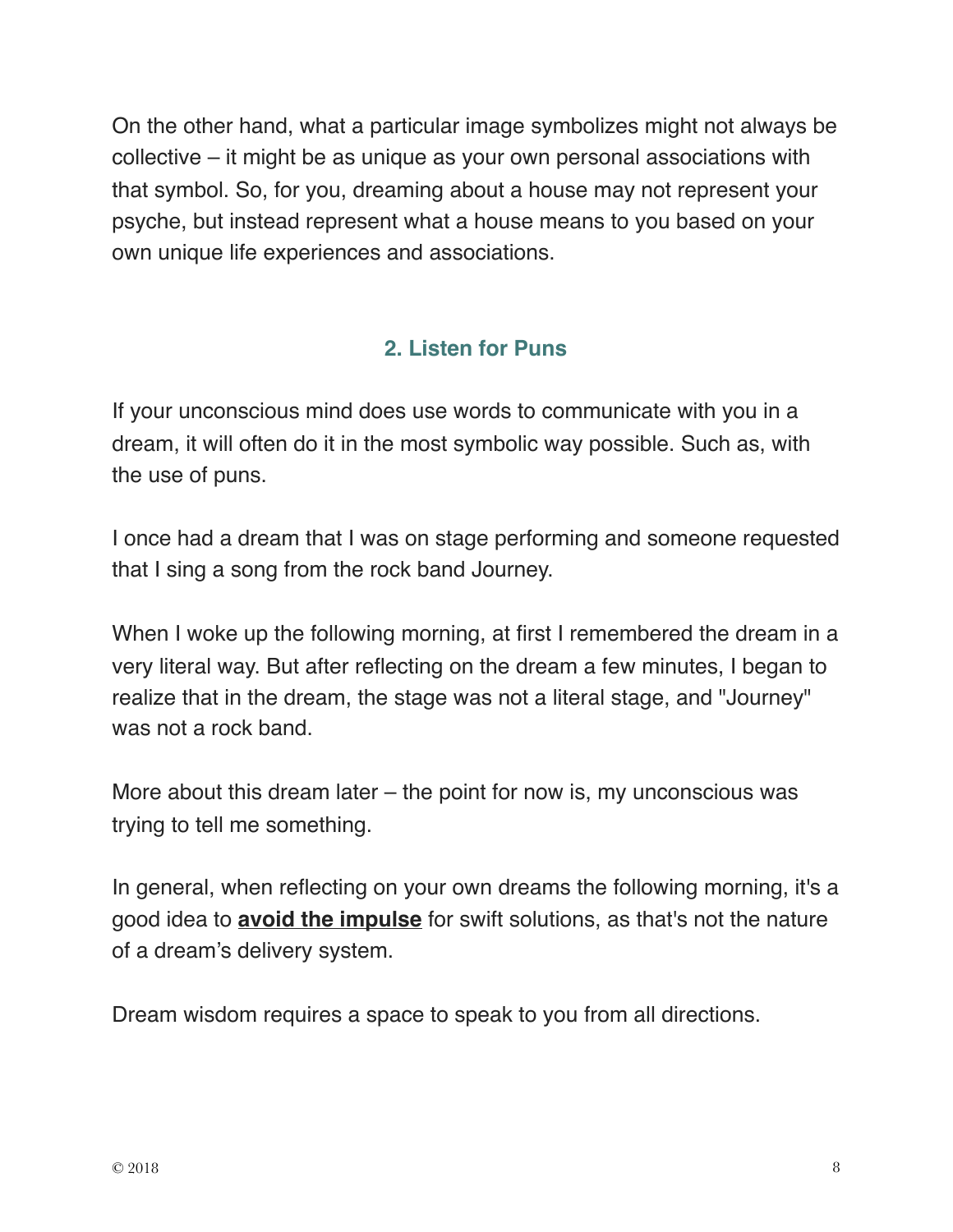According to Bosnak, one way of accomplishing this is by listening to the dream with "half an ear" while simultaneously tracking the terrain of your wandering mind as you recount the dream.

Just as in our waking state, there are aspects of ourselves which we do not feel comfortable giving our **[full attention](http://overfiftyandfit.com/physically-fit-after-age-50/)**.

Our dreams do not completely disengage this impulse, and when we feel resistance we can realize that we have happened upon some rich fodder of further self understanding.

The most sensitive images are protected by a hedge of resistances that keeps the emotional force of the images away from your ordinary consciousness.

This is a way of keeping at bay emotions that do not fit your habitual self image.

The places where we get stuck or feel bored or distracted may, if allowed to unfold, help us to gain a more holistic appreciation for the richness of who we are.

Hagan explains that each dream holds information that is longing to be known.

Dreams have the uncommon ability to create a connection between our awareness and what lies hidden within, "a link that early on was natural, but was broken during childhood. Dreams repair the break. Dreams restore the system to its original integrity," says Hagan.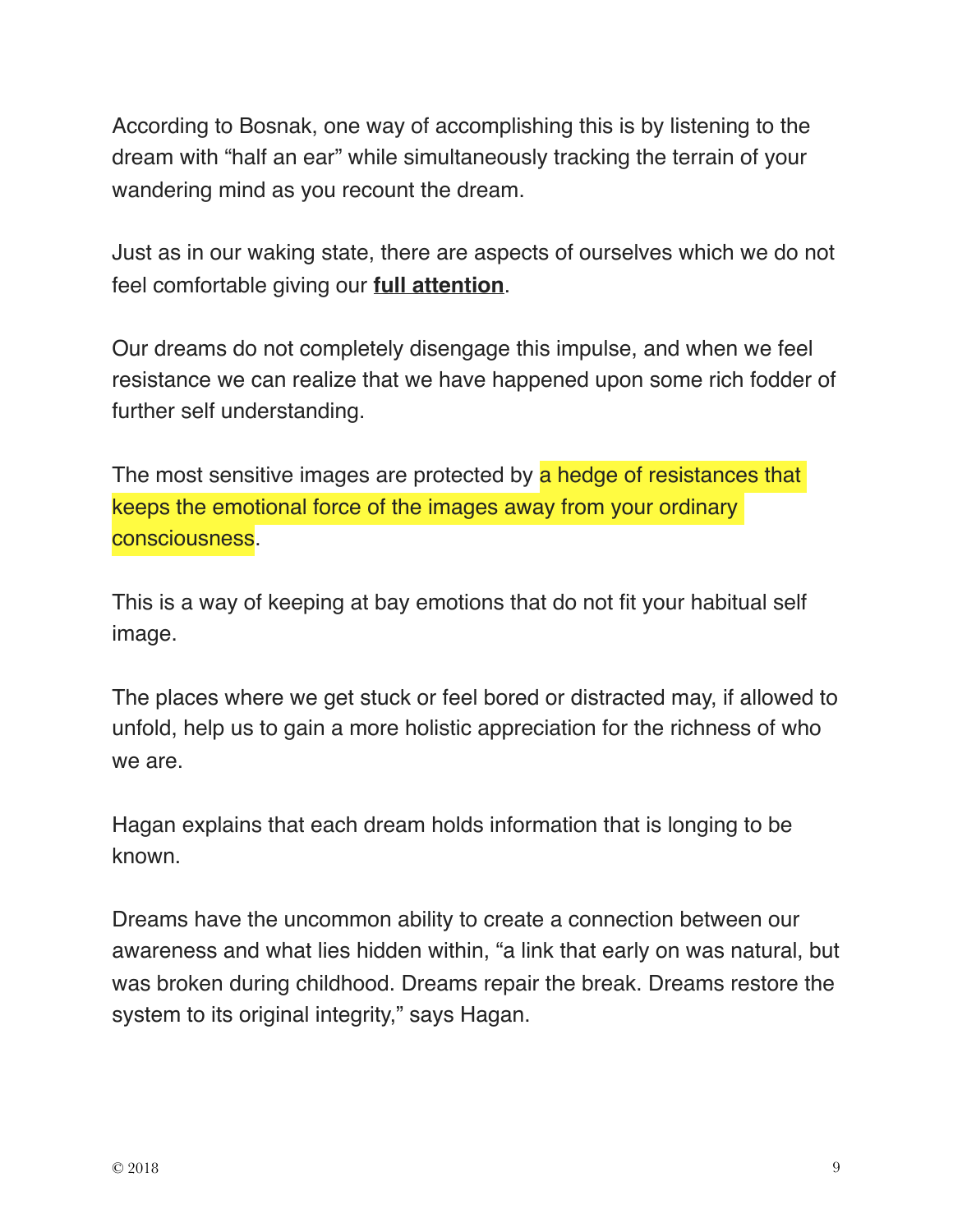However, he also notes that working with ones dreams is not always a gentle labor. "It can be a heavy and a bitter task. It tests your mettle to the last degree. It strips the bones and bakes the flesh. But it takes you to surprising places, and it leads to revelation."

There are likely those who believe that dream work holds no potential (for the simple fact that they cannot remember their dreams).

Many of us have taken little time over our lives to tune into the world of dreams, save the unusually alarming ones that leave such a strong imprint that cannot help but carry them into our day.

The effect of not paying attention to our dreams is that they stop speaking to us.

Fortunately, like **[a truly understanding friend](http://overfiftyandfit.com/attract-better-people/)**, they have a forgiving nature.

When we begin to reach out to them, we find they are there to meet us again.

## **3. Become Curious about Your Dreaming**

Aizenstat explains that there are multiple ways to remedy the lost ability to remember your dreams, one of which is to simply become curious about them.

When we "befriend the whole notion of listening to dreams" our ability to recollect them is naturally recalled, says Aizenstat.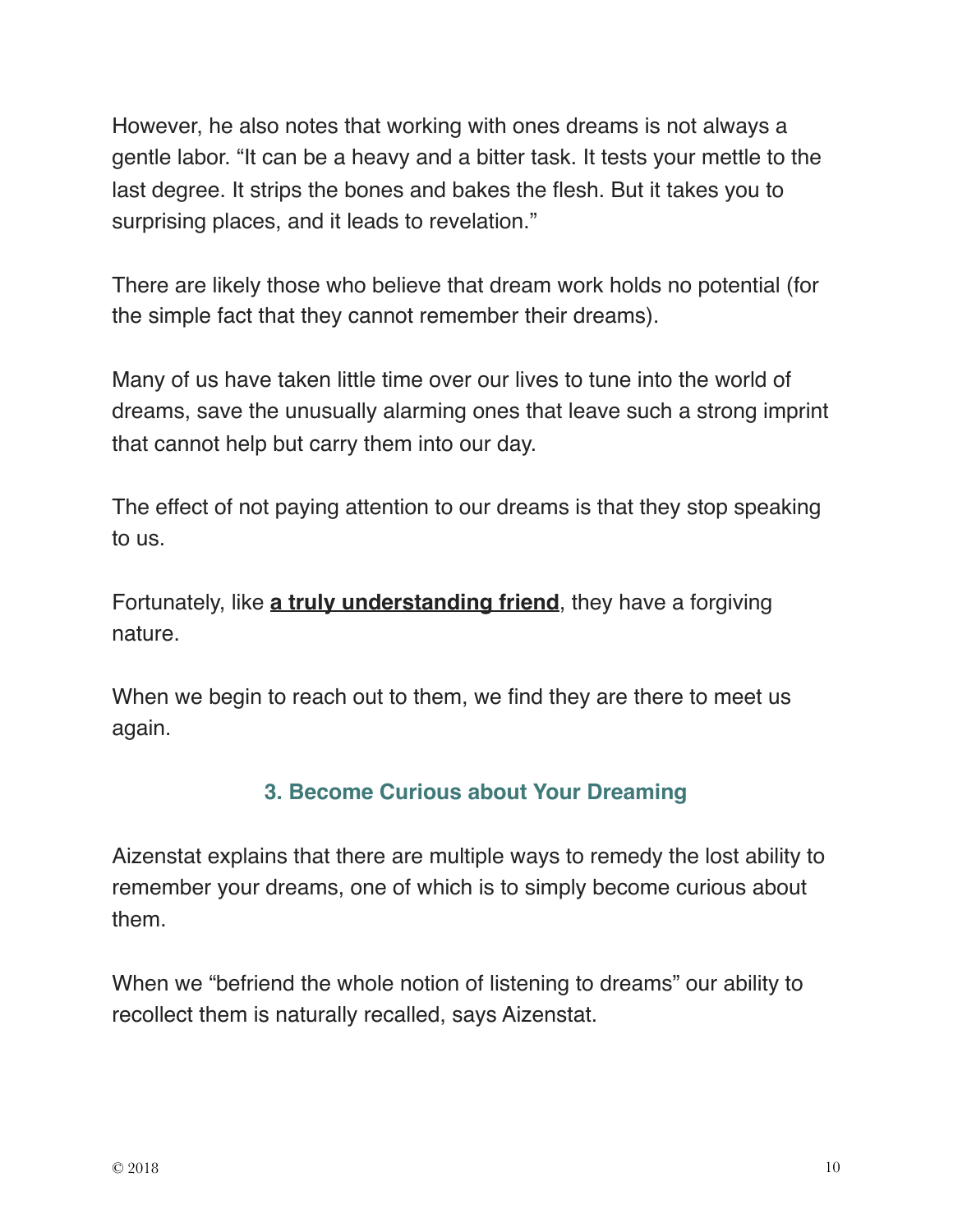In a similar fashion, Hagan realizes that when we begin to comprehend the importance of our dreams they begin to flow to us more freely.

He likens dreams to small diamonds or pieces of gold that deliver priceless bits of wisdom.

When we tune into this truth – the truth of the beauty which lies just behind the glare of the sun – we overcome that which blinds us to their knowing.

## **4. Keep a Dream Journal on Your Nightstand**

Another way to encourage dream recollection is to dedicate a journal for writing them down.

Dream-journaling emphasizes the fact that you are interested in knowing the world of your dreams and they will respond in turn.

The contents of your dream journal do not just have to be the linguistic telling of the dream.

They can also include representations of the dream, such as symbols or figures which can be drawn or painted.

You can also write about the feeling that the dreams inspire and where these **[feelings reside in your body](https://overfiftyandfit.com/food-sensitivity-better-physique/)**.

In order to help the process of dream recall, Aizenstat also recommends that you say, "tonight I am going to remember my dreams" three times as you go to sleep.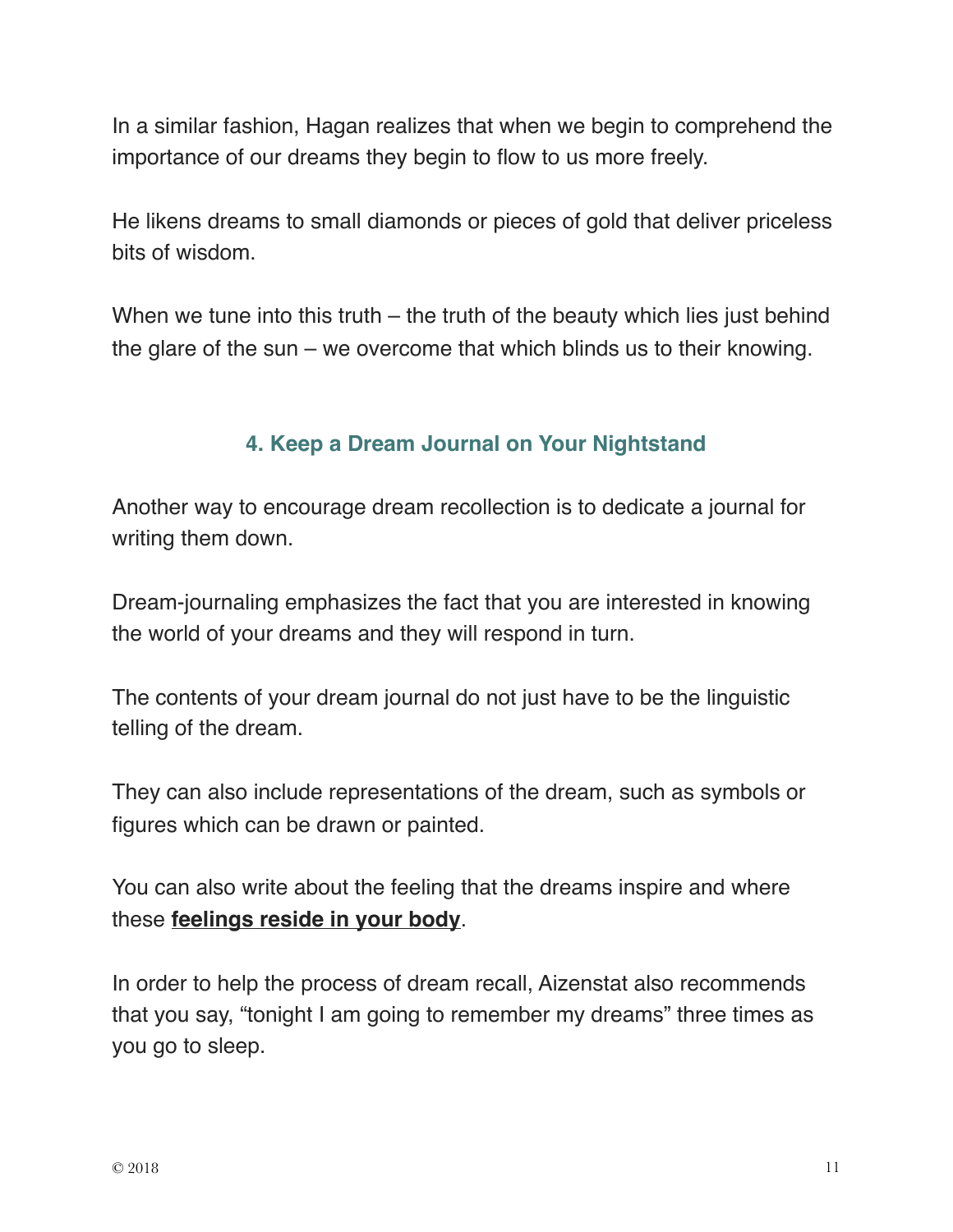Again, this is another way to alert your dreams that you are on the look out for them and are willing to take notice if they will wait for you – rather than slipping back into the darkness of the night.

Perhaps because they cannot fully expand under the glare of the sun, dreams have a tendency to meet our awareness at the earliest moments of our wakening each morning.

So the most likely place to summon them is the state that rests **[between](http://overfiftyandfit.com/eat-before-bed/)  [wake and sleep](http://overfiftyandfit.com/eat-before-bed/)** – the liminal space.

If we can allow ourselves to awaken gently unperturbed by the screaming insistence of an alarm clock, "we will find them still lingering in our memory, waiting there for us to come for them," explains Aizenstat.

It may begin as a simple perception of a residual mood or solitary image left over from the night's theater, but if you take note and give it your attention more aspects of the whole will slowly begin to emerge.

Our dreams will occur whether or not we allow them to speak to us, but speaking to us is their exact purpose.

And when we move towards our dreams, they will respond in kind.

#### **5. Decipher the Dream Messages**

Hagan recommends that after we have remembered our dreams and then given them form (either through word or image) we must then learn to decipher them.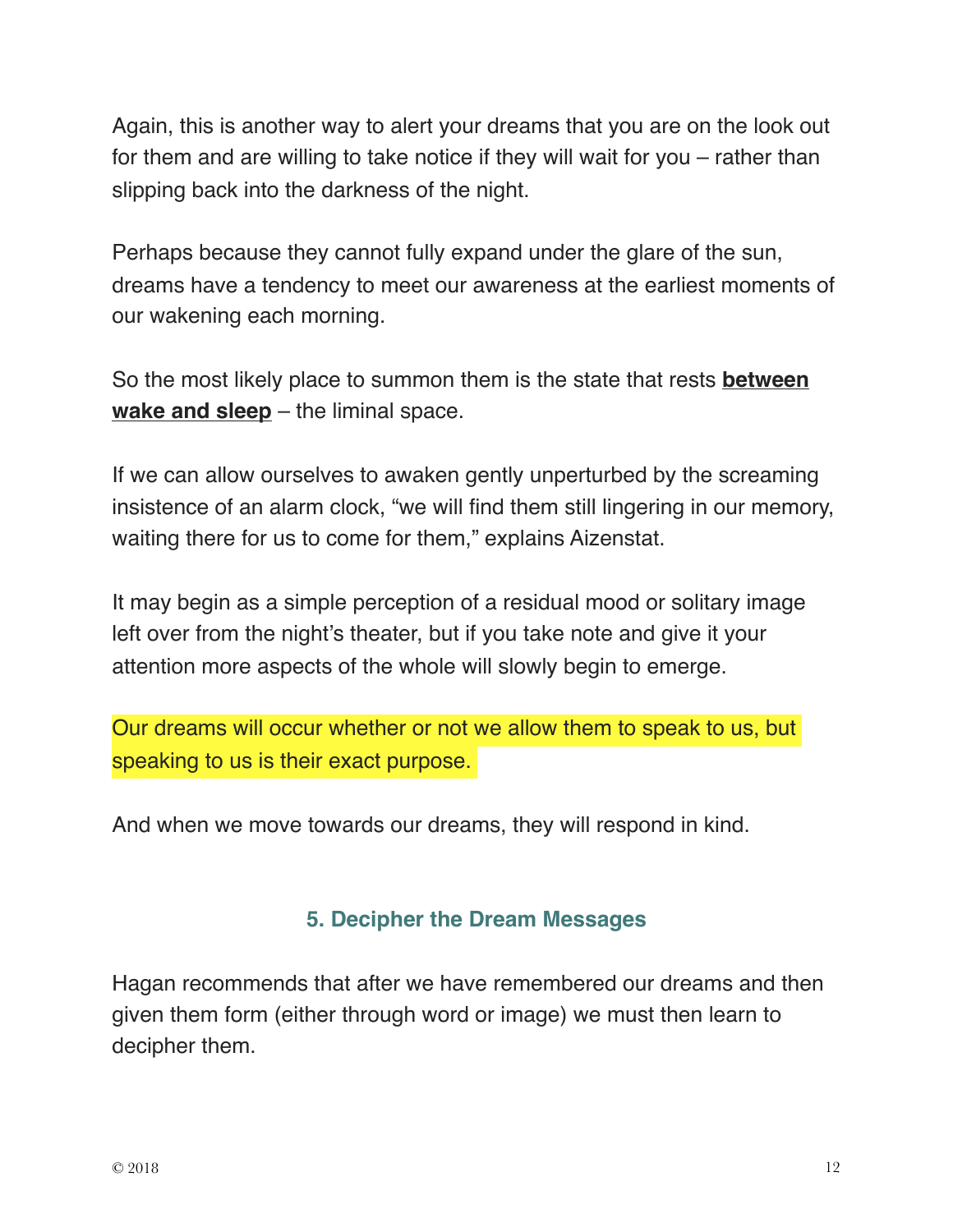"We must extract the message from the medium" glimpsing the core "of who we are and can becomes" says Aizenstat, who also notes that when we tend to our dreams it is not necessary to interpret or analyze them:

• we must simply be present with a dream. By doing so, we allow the dream to open itself – to spring into life and reveal its wisdom;

• when we sit with our dream, without insistence, we allow the images within to take shape and offer up their teachings;

• likewise, we must understand that the images held within dreams are not necessarily intended as literal representations;

• dream images tend to be symbolic, holding a multitude of possibilities;

• our work is to determine which meaning or idea is able to fit our experience and offer **[something of relevance](http://overfiftyandfit.com/increase-stamina/)**;

• and our final (and most critical) task is to respond to what has come into our awareness. To make a choice, a decision, a shift, based upon what we have now come to understand.

Like the exploration of our selves through mythology and meditation, dream work becomes more transformative with time and attention.

What we do to our dreams, they return to us.

With all of these modalities, there are more nuanced approaches to be investigated and integrated (and you are encouraged to seek these out).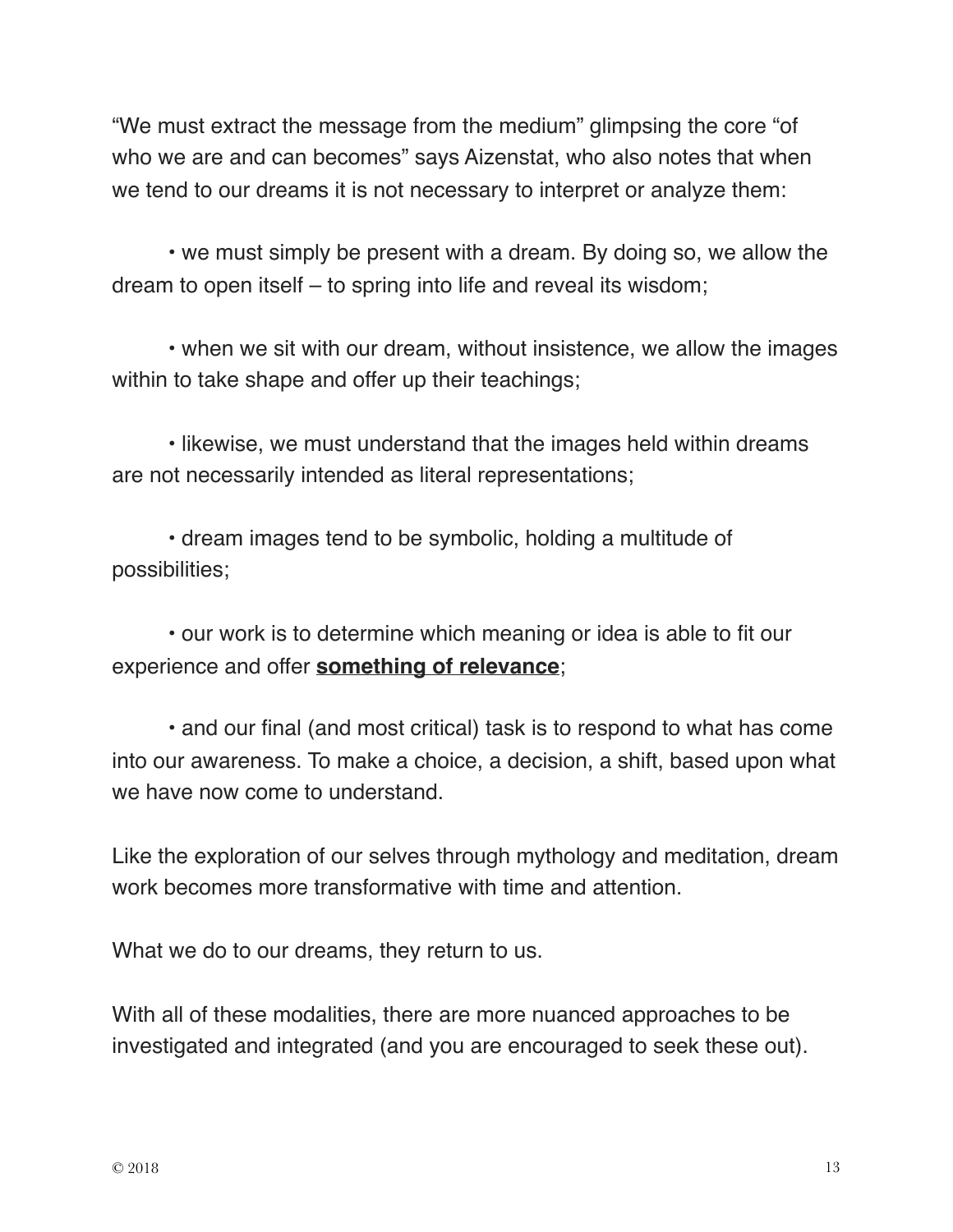What has been provided here is just meant to be an open door – an invitation to call the work in and to see if you are roused by what it has to say.

Each night, we dream.

The following morning we can reflect on those dreams and, in tending to their images and secret messages, **[untangle our illusions](http://overfiftyandfit.com/negativity/)** and increase our contentment and clarity.

## **Your Unconscious Mind Is Trying to Tell You Something Important**

Myths and dreams provide us with an opportunity to move beyond the blur of the everyday.

When we invite myths and dreams into our awareness, they permit us to peer behind the curtain and explore a knowing that stretches beyond the limits of our five senses.

Stephenson Bond explains:

- Myths and dreams carry the potential to draw us into their depths where we have a chance of being roused from our slumber.
- They are able to awaken us because they do not speak in the dialect of the mundane.
- They speak in the language of our soul.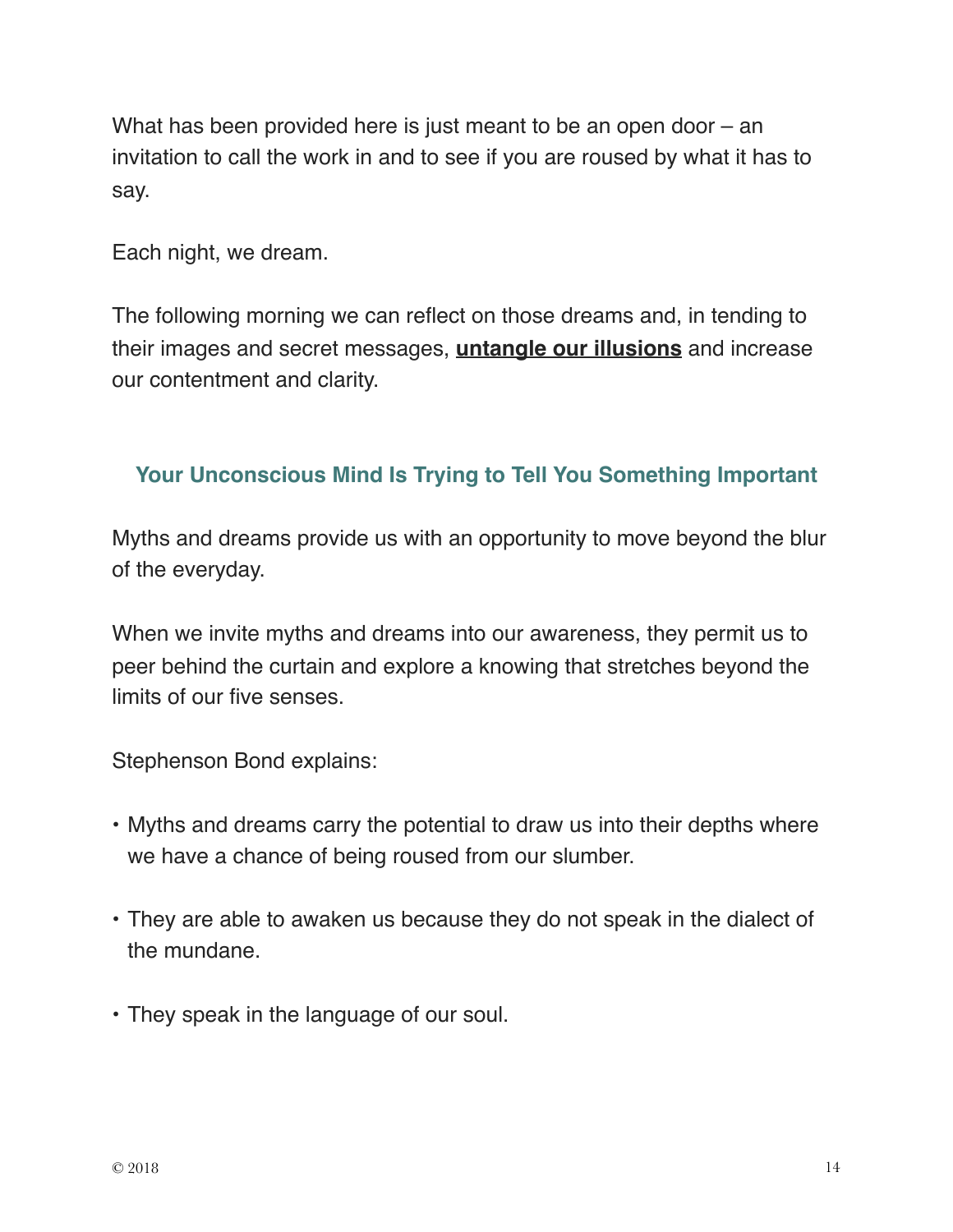- They insist on fluidity by enlisting metaphors, imagery, and symbols which naturally defy attempts at linear categorization.
- When the rational mind tries to catch a symbol in the bright light of reason, it burns away like overexposed film.

If you hope to unearth the cache within their layered meaning you must relax your need for certainty and allow yourself to play in their fields of shifting possibility.

Symbolism is one of the dialects of myth and dream which makes it possible to access a deeper level of awareness within one's consciousness.

Symbols are depictions of concepts or ideas and have the ability to emblematically translate their quality or meaning.

Bond states that symbols can arouse a sense of frustration – because of their innate ability to defy our attempts at distinct classification.

"In a profound way, a symbol is intolerable to objective consciousness. Our way of 'knowing' tends to strangle what it grasps, so that the recognition of an unknowable factor tends to collapse," explains Bond.

Symbols do not tolerate foregone conclusions and only offer up their **[potentialities](http://overfiftyandfit.com/enthusiasm/)** in an environment that is free of an insistence on certainty.

In a similar fashion, metaphors also rebel against the urge to affix them with any sureness.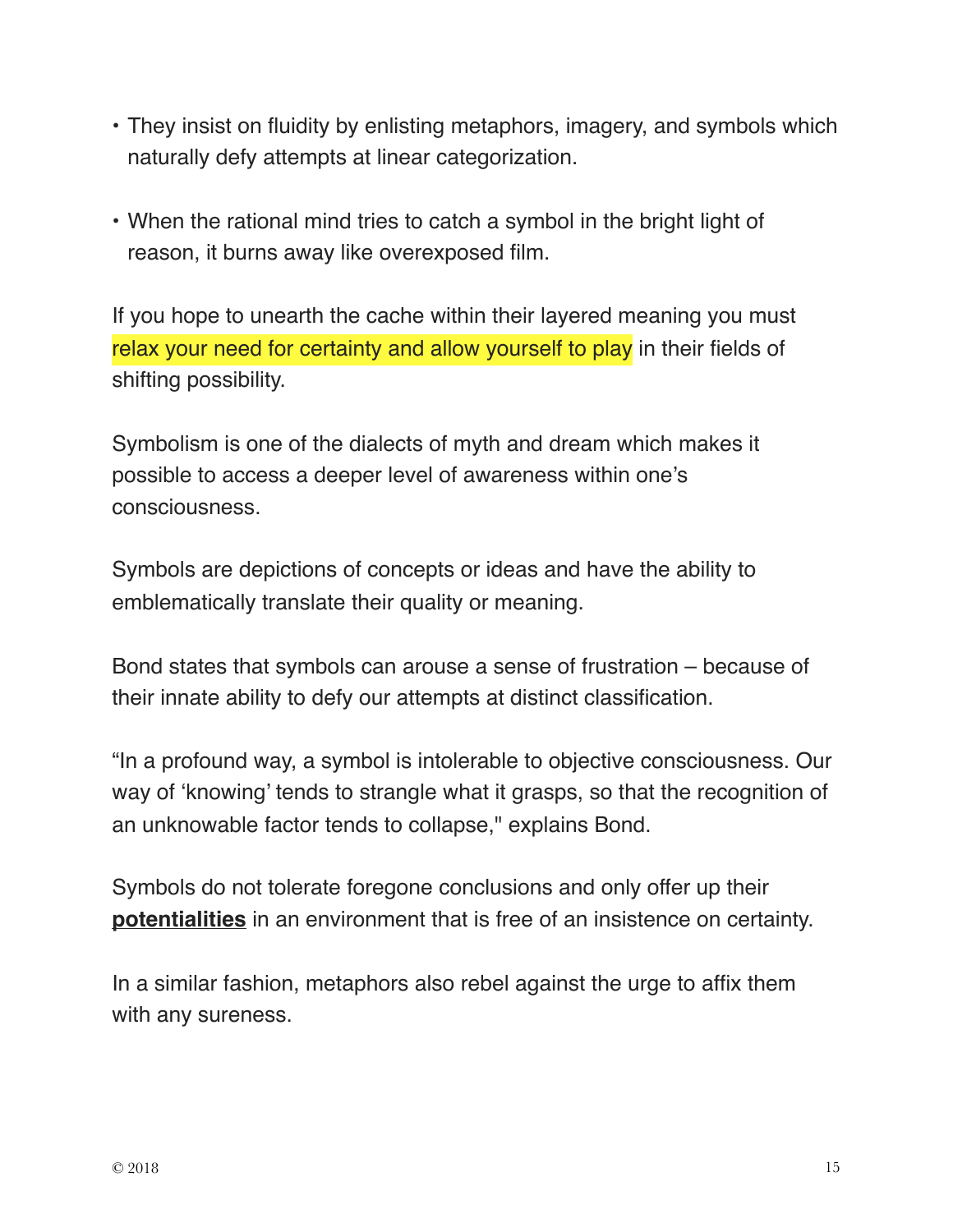"Metaphor is play. It never lets itself quite get hardened, so that through it we have an opening to what is possible," said Bond.

Joseph Campbell further defines the character of metaphor by saying that it "is an image that suggests something else – the actuality that hides behind the visible aspect. The metaphor is the mask of God through which eternity is to be experienced."

When we're repressing something important – something essential to our uniqueness and life path – it activates the unconscious.

If we're stubborn in our **[repression](http://overfiftyandfit.com/balanced-lifestyle/)**, something in the unconscious will act out.

Before that, however, our unconscious mind will try to communicate with our conscious mind about the repressed material.

The language of the unconscious mind is not usually words (that's mostly the language of the conscious mind).

The language of the unconscious mind is often: pictures.

One exception to this is: puns.

The unconscious mind will sometimes use puns in an attempt to use our conscious mind's language.

That dream of mine that I mentioned earlier, that was at age 21. In that dream, I was asked to go onstage and perform a song by the rock band Journey. I walked on stage and had a moment of disorientation. *"Am I nervous?"* I wondered. *"Do I remember why I'm here?"*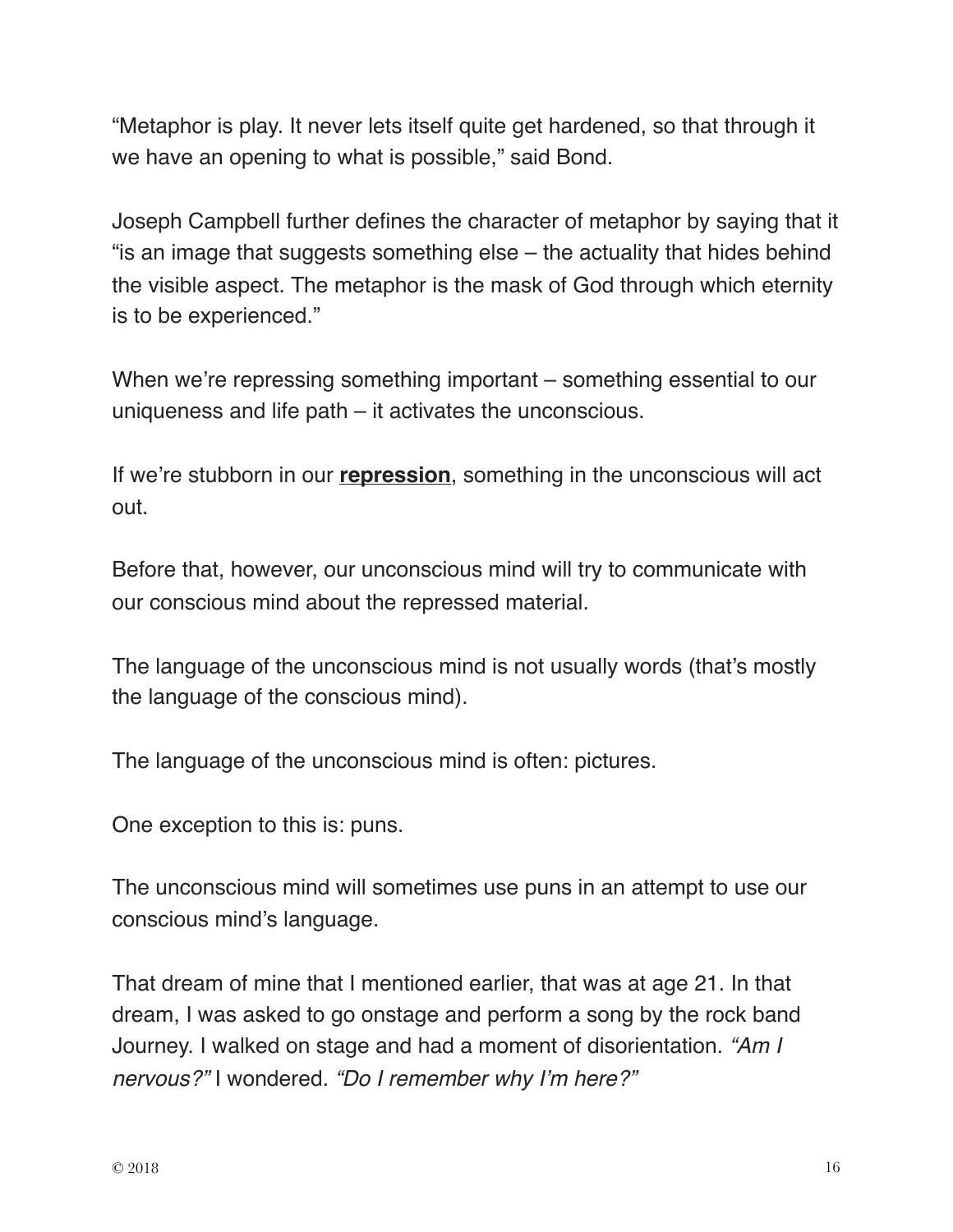Then I woke up.

As I remembered the dream over the following week it occurred to me that "Journey" was more about my own Journey than it was a literal reference to the actual rock band.

Having just become a legal adult, some deeper part of me was feeling the call to begin this new leg of my life's journey.

Incidentally, that part of my journey was to be as much internal as external. I spent the next twenty years as an explorer.

Metaphors also allow us to move beyond the concept of fixed duality and into the possibility of transmutation.

David Miller describes this capability by saying that, "metaphors...are the juxtapositions of dissimilar things so as to show their similarity. They are the means whereby polarities touch and transform each other."

Metaphors allow us to give expression to what otherwise defies direct explanation or knowing.

Weller Embler highlights this dynamic using the example of art and its ability to convert one's inner experience into metaphor, "Metaphor allows one to **[express what cannot otherwise be spoken](http://overfiftyandfit.com/romantic-partners-exchange-energy/)**. The artist is saying one thing in the guise of another. He does not, indeed cannot, speak directly of the life within."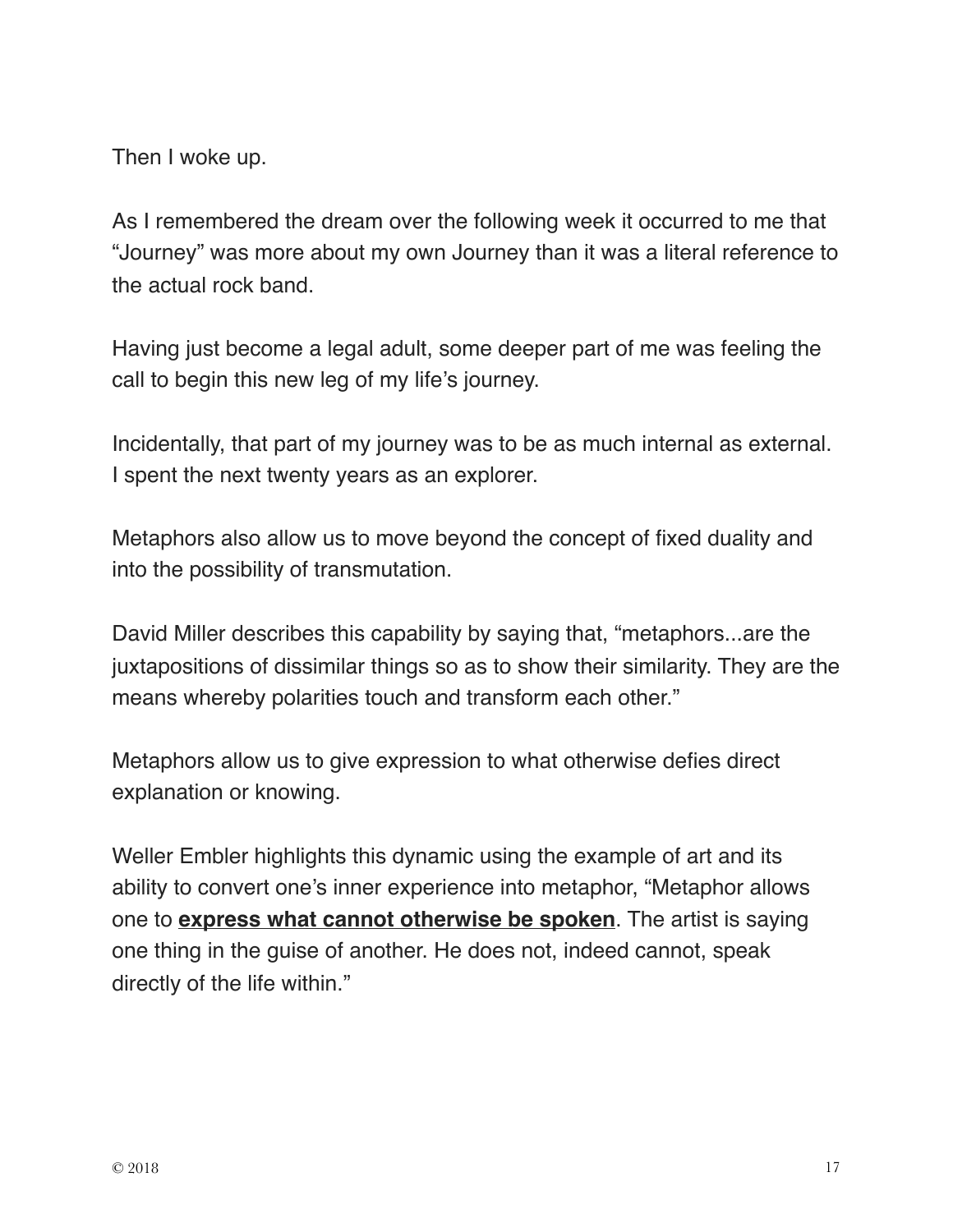Like symbols and metaphors, images also have the unique capacity to offer themselves as guides which are able to escort us to the realm of fluid meaning.

"It is our imaginal capacity (our ability to form images which carry energy) that constructs the requisite bridges to those infinite worlds which otherwise lie beyond our rational and emotional capacities," wrote James Hollis.

Image holds the possibility of all things without ever advancing an absolute truth.

Images, as Mircea Eliade notes, "are not irresponsible creations of the psyche; they respond to a need and fulfill a function, that of bringing to light the most hidden modalities of being."

Symbol, image, and metaphor are the language of our source self.

They speak in the tongue of possibilities and prospective forms that are impervious to attempts at literalization.

However, if we suspend our need for stasis and tangible understanding we can use the language of dreams and myth to open to the possibility of a **[fuller emergence](http://overfiftyandfit.com/personal-productivity/)** of our selves.

One way to wade into these waters is to discover our own reflections within the symbols, images, and metaphors of myth.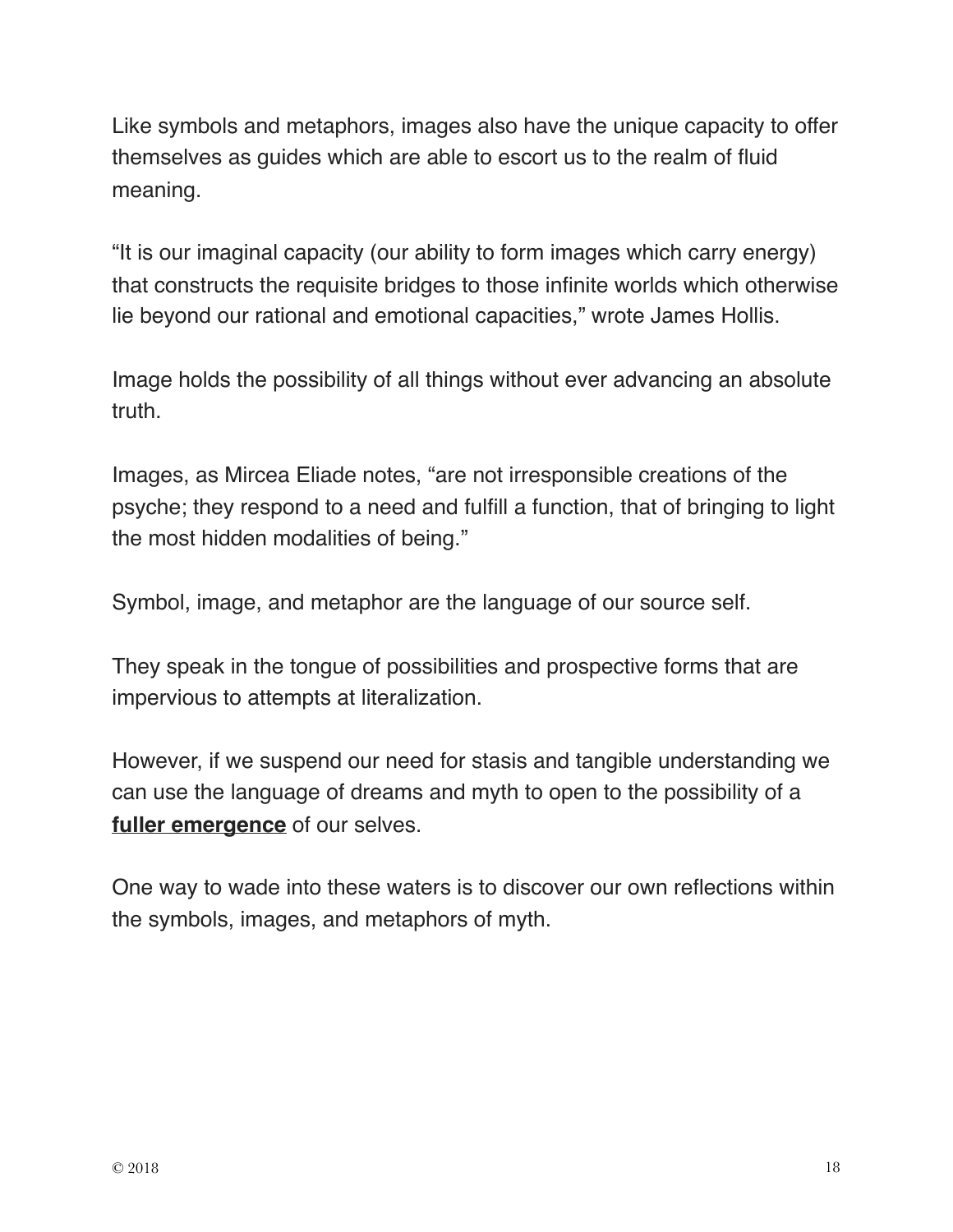

It might seem that fables are just simple stories, offering little more than a fleeting distraction from our daily lives.

When we look closer though, we see that these myths speak to a universal experience – an expression of a collective or individual event.

A myth is speaking to something much deeper than race, geography, gender, or religion. It's accessing the very kernel of humanity itself.

*"Myths and legends are stories of our search through the ages for truth, for meaning, for significance; [they let us] touch the eternal, to understand the mysteries, to find out who we are." — Joseph Campbell*

Yes, myths, legends and fables are shaded by the details of specific language, custom, and culture (indeed their particulars are specific to the regions and people from which they arise); however, the making of myth is a practice that is common to all of human kind.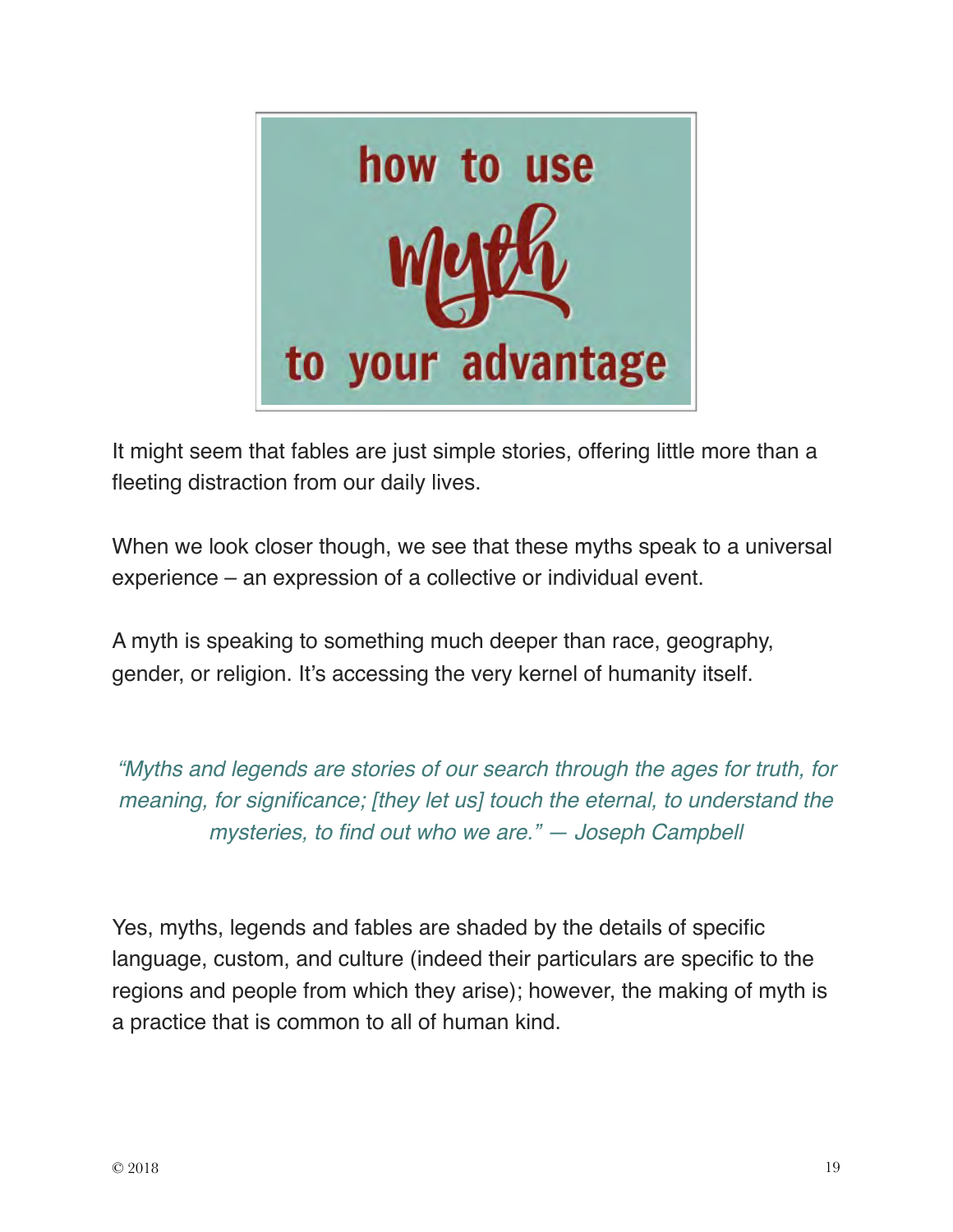Perhaps this is because myths speak to our longing to make meaning of our lives and to **[connect to our possibilities](https://plus.google.com/+DaneFindley/posts/2ysRpoVhkVS)**.

Myths remind us of the wonder and alignment with the divine that lies within and beyond – hidden from view only by our own learned blindness.

Ira Progoff notes that myths touch upon, "what is ultimate in man and in his life, expresses it symbolically, and provides an inner perspective by which the mysteries of human existence are felt and entered into."

Myths energize. They are alive by nature and if we allow them to breathe, to whisper, to sing – even to bellow their knowing – something within ourselves awakens.

In myths we invite in the possibility – we inspire the wonder of the child – that dynamic energy of awe and mystery which allows us to remember our own knowing.

Joseph Campbell says that, "Myths inspire the realization of the possibility of your perfection, the fullness of your strength, and the bringing of solar light into the world" and "are infinite in their revelation." They are, "the common strains of a single symphony of the soul."

When we align with the energy of myth we remember to seek out what has been lost – what has been buried under the details of life.

Myths can stir us to our bliss, to the energy and excitement which leads us to our purpose.

Many of us have auctioned off our dreams for the promise of someone else's vision.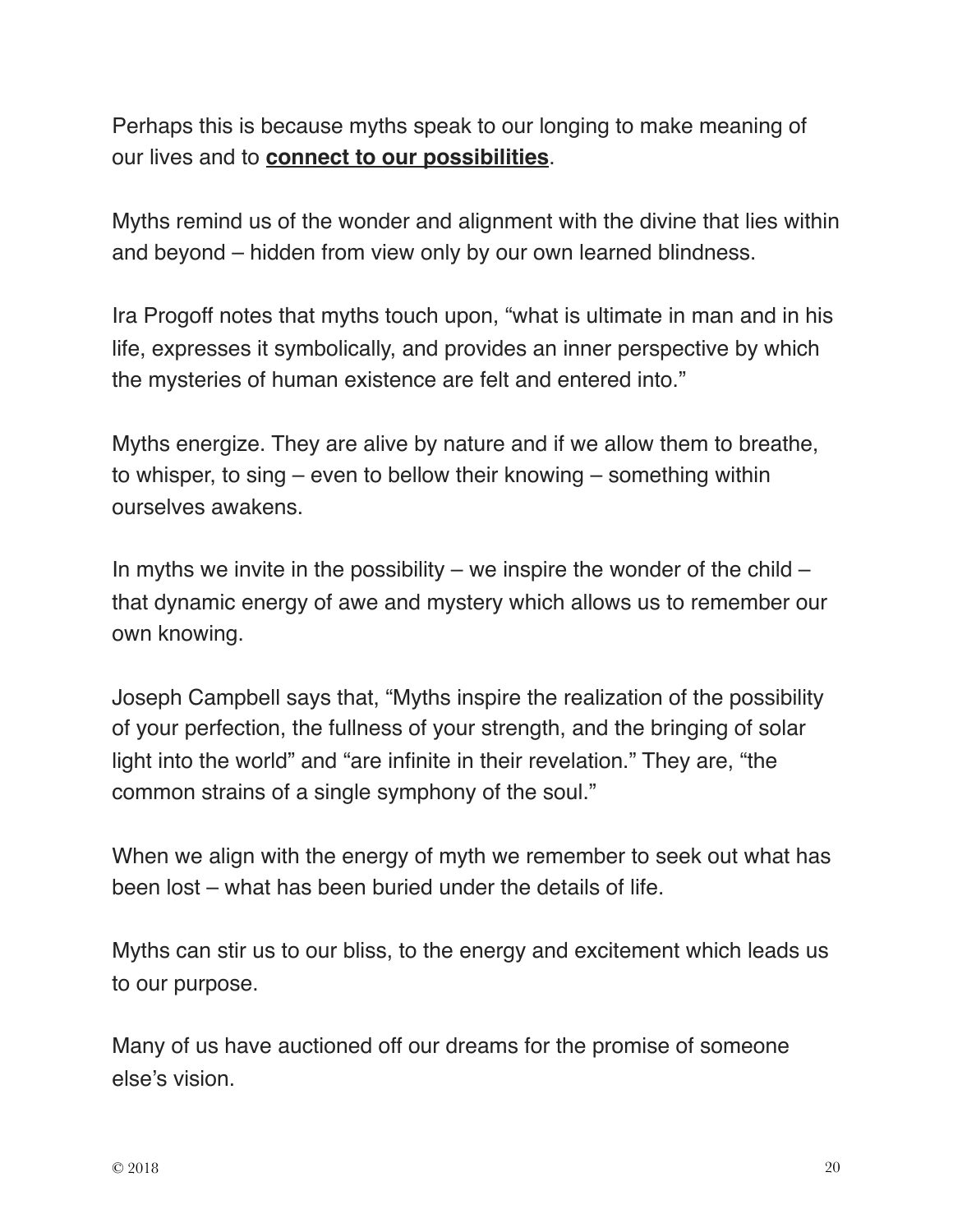But as Campbell warns, "If the person insists on a certain program, and doesn't listen to the demands of his own heart" he risks nothing less than his own psychological undoing.

If a myth persists throughout time it is not by mere chance but, rather, because it still has something to say.

There is a collective recognition that happens when a story touches upon a universal experience or longing.

We are unwilling to cast it off because it still holds wisdom and mystery that offer to teach us something we have somehow forgotten.

To help explore the ways we can unlock the potentially revelatory treasures hidden within myths, here are two potent myths that have survived from ancient Greece.

## **1. The Legend of Medusa**

Medusa was one of three Gorgons (beings whose origins lie in the depths of the earth) all of whom were sisters.

In one version of the myth, it is said that she and her sisters were once incredibly beautiful and boasted of this fact often, even claiming to be more stunning than the gods themselves. Medusa felt that her crowing glory was her auburn hair which she tended to with great care.

Things may have remained as such for Medusa and her sisters had one of her suitors not been the mighty God of the Ocean, Poseidon. Taken by her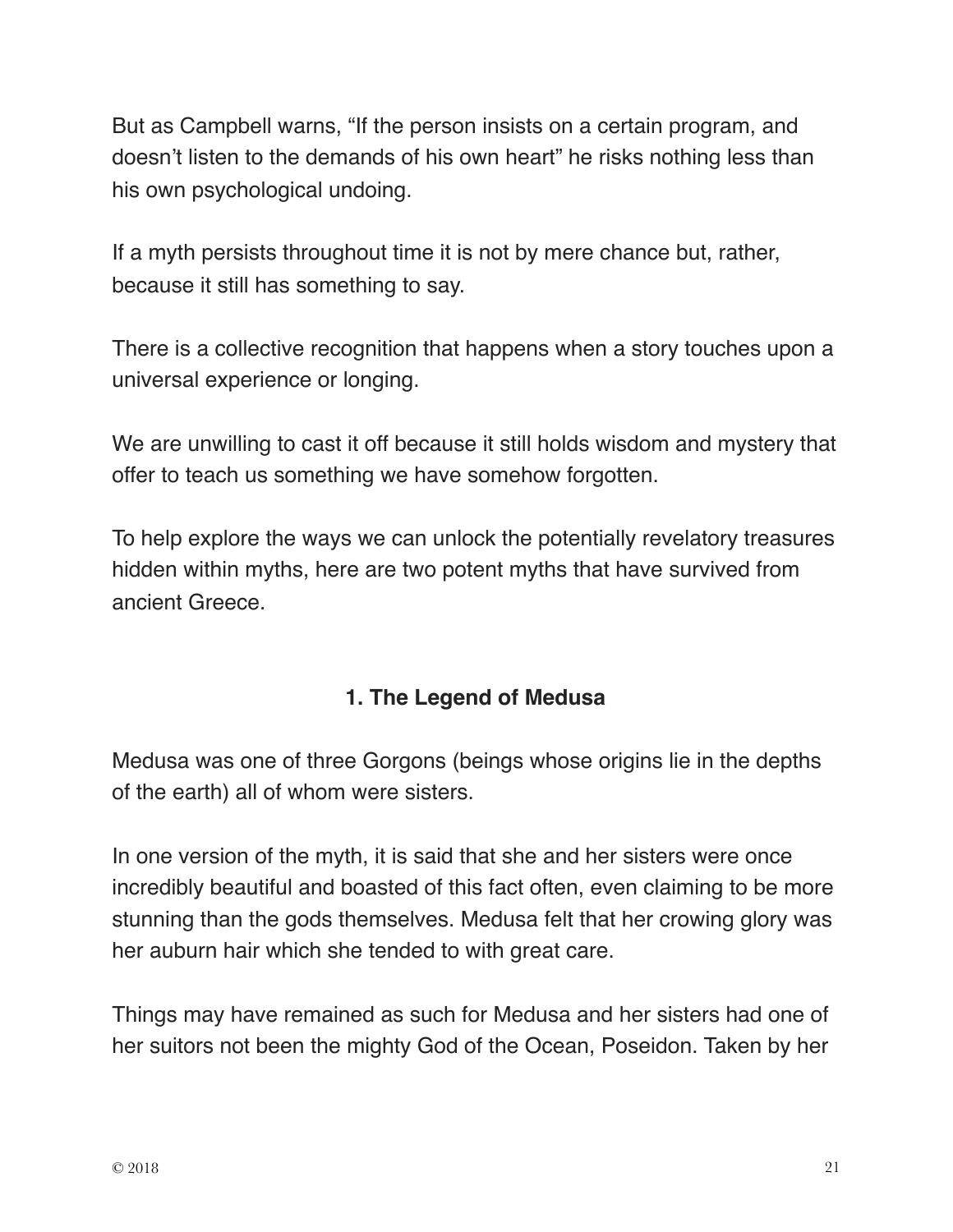beauty Poseidon arranged for a tryst with Medusa in one of the temples of the virgin goddess Athena.

Upon hearing of the desecration of her temple, Athena transformed the sisters of Gorgons into hideous monsters, adding particular insult to Medusa by turning her once beautiful locks into a mass of writhing and hissing snakes.

If any should be unfortunate enough to glance upon Medusa and her sisters they would be turned instantly to stone.

The Greek hero Perseus eventually beheaded Medusa by using a bronze shield (gifted to him by Athena) as a mirror so that he could gaze upon Medusa without perishing. Perseus made a gift of Medusa's head to Athena who put it on her own shield.

When Perseus beheaded Medusa she spontaneously gave life to the two offspring she was carrying. Of her offspring, sired by Poseidon, one was Pegasus – the divine white winged horse – the other was Chrysaor (meaning golden sword) who took human form.

So how does (or can) the story of Medusa, crafted thousands of years ago, still find resonance in our **[modern life](http://overfiftyandfit.com/future/)**?

What can this compelling and enduring mythological tale tell us about who we are and what mysteries lie beyond our everyday understanding?

There is no one answer to these questions and there is certainly no right answer, only possibilities.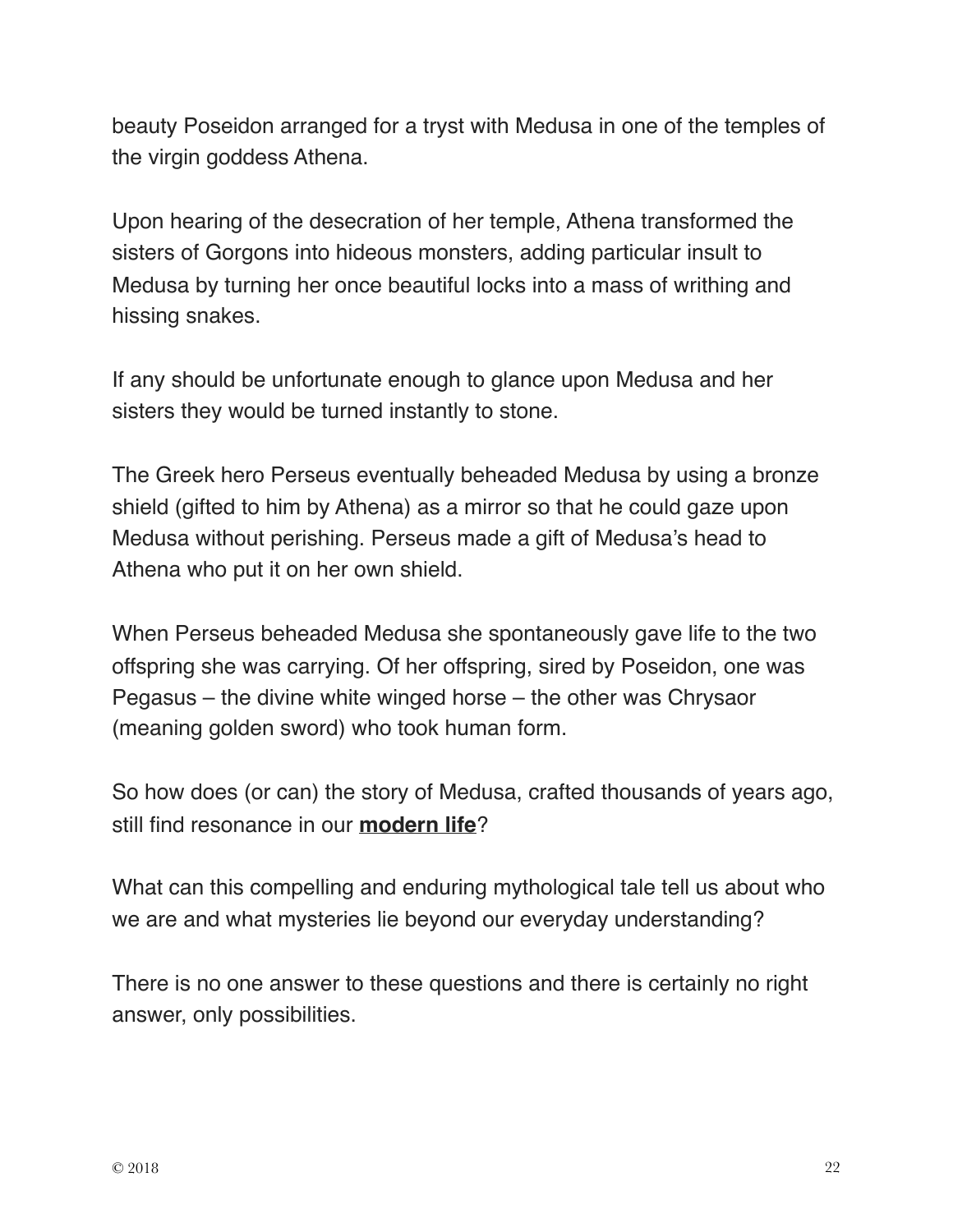In order to host the potency of myths, and their ability to remain fluctuating and fluid, we must allow them to respond to the observer and his or her **[personal story](http://overfiftyandfit.com/start-here-motivation/)**, experience, and understanding. We must allow them to speak to both the individual and the collective, without anchoring them with ownership or insistence upon predetermined meaning.

One approach to doing this is by asking open-ended questions rather than promoting theories.

We can ask questions that let potential hover – neither forcing the myth to rise into the air of the intellect nor permitting it to fall into the ground of absolute truth but rather allowing it to expand around us, revealing potentials we hadn't yet considered.

Keeping this in mind, let's engage the myth of Medusa and see what she offers up in this moment, knowing that if we choose to return to her another time, all things may seem changed.

One fascinating aspect of Medusa's story is the ability it has to hold the possibility of many seemingly opposing forces.

Medusa (at least in some versions of the story) begins her life as a maiden whose beauty inspires intense desire and animosity.

Then there is the image of Medusa as monster, capable of creating statues of those who have the misfortune of allowing their eyes to come to rest upon her:

• what can these opposites of the spectrum tell us about our own nature?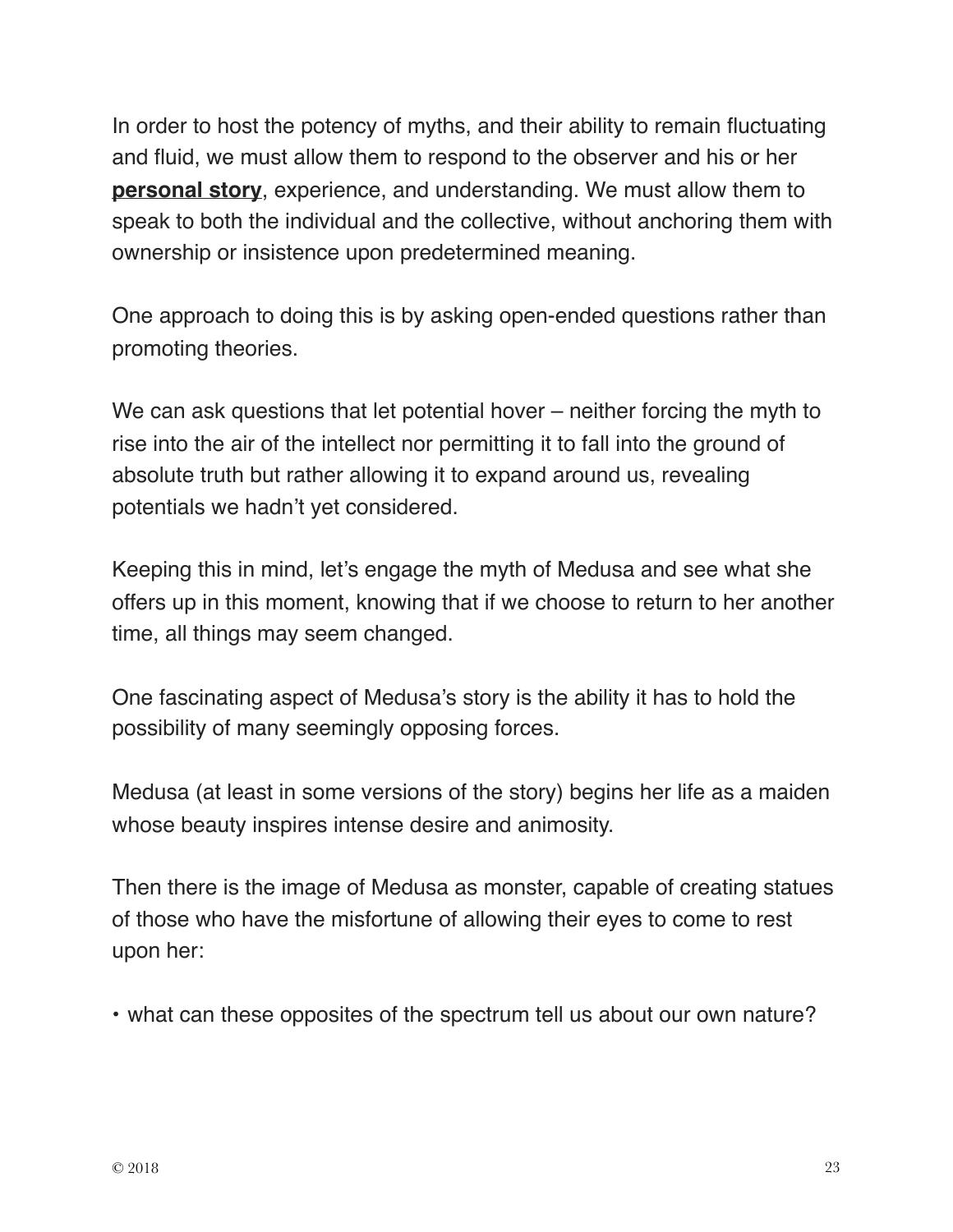- in what ways do we embody both beauty and terror (and its subsequent immobilization) as potentials in our own lives?
- is there a way to hold up a mirror so that we might peer upon the unsavory parts of ourselves without feeling powerless or destroyed by them?
- how do we find a way to decapitate the illusion of black and white, good or evil, corruption or redemption as singular and compartmentalized truths so that a more holistic understanding can be attained?
- when we remove the mask of our fixed nature what prospects emerge?
- for Medusa two possibilities sprang forth; how many lie within us, buried underneath the burden of set perception?
- what masks, illusions, notions about our selves serve as impassible guards to a fuller knowing of possibility and potential?
- how does that which terrifies us, keep us from **[fulfilling our promise](http://overfiftyandfit.com/raise-happiness-after-age-50/)**?
- what are the mechanisms in our lives that act like our own Perseus?
- what people or events have split us open initiating the process of change, even if by means of suffering – so that new potentials have had room to emerge?
- what does it feel like to be required to endure a cycle of death and rebirth within ourselves – to allow one aspect of ourselves to die so that another dream has room to emerge?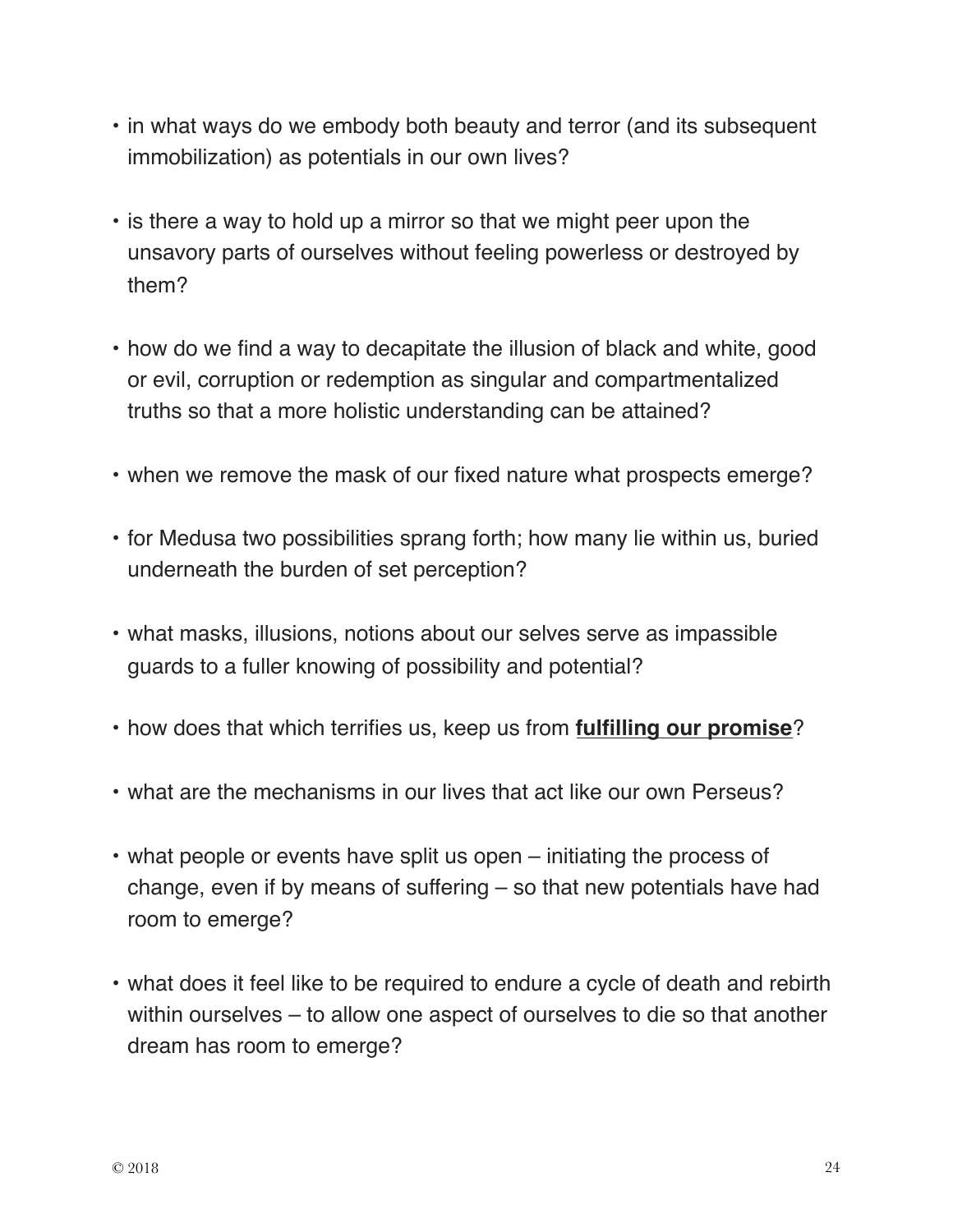The point of engaging myth is not to come to a solid knowing, but to lessen the inflexibility of our assumptions.

If we think we have "the answer" we may have lost sight of **[the greater gift](http://overfiftyandfit.com/live-more-passionately/)** of understanding that still awaits.

Instead of announcing the "truth" of your discovery, take note of what has arrived at your doorstep – training yourself not to shut the gate on the other possibilities waiting to be witnessed.

## **2. The Legend of Midas**

Another myth that continues to pique the interest of many is that of King Midas.

Like the myth of Medusa, the myth of King Midas has also been told in a variety of ways throughout time.

Midas was a famed king of the city of Phrygia.

One day a beloved satyr of the god Dionyssus, wanders (intoxicated) into King Midas' rose garden where he falls fast asleep.

When the situation of the satyr is brought to the King's attention he decides to host the satyr with great kindness and generosity over a number of days.

The King eventually reunites the satyr with Dionyssus, who offers to reward King Midas with one wish.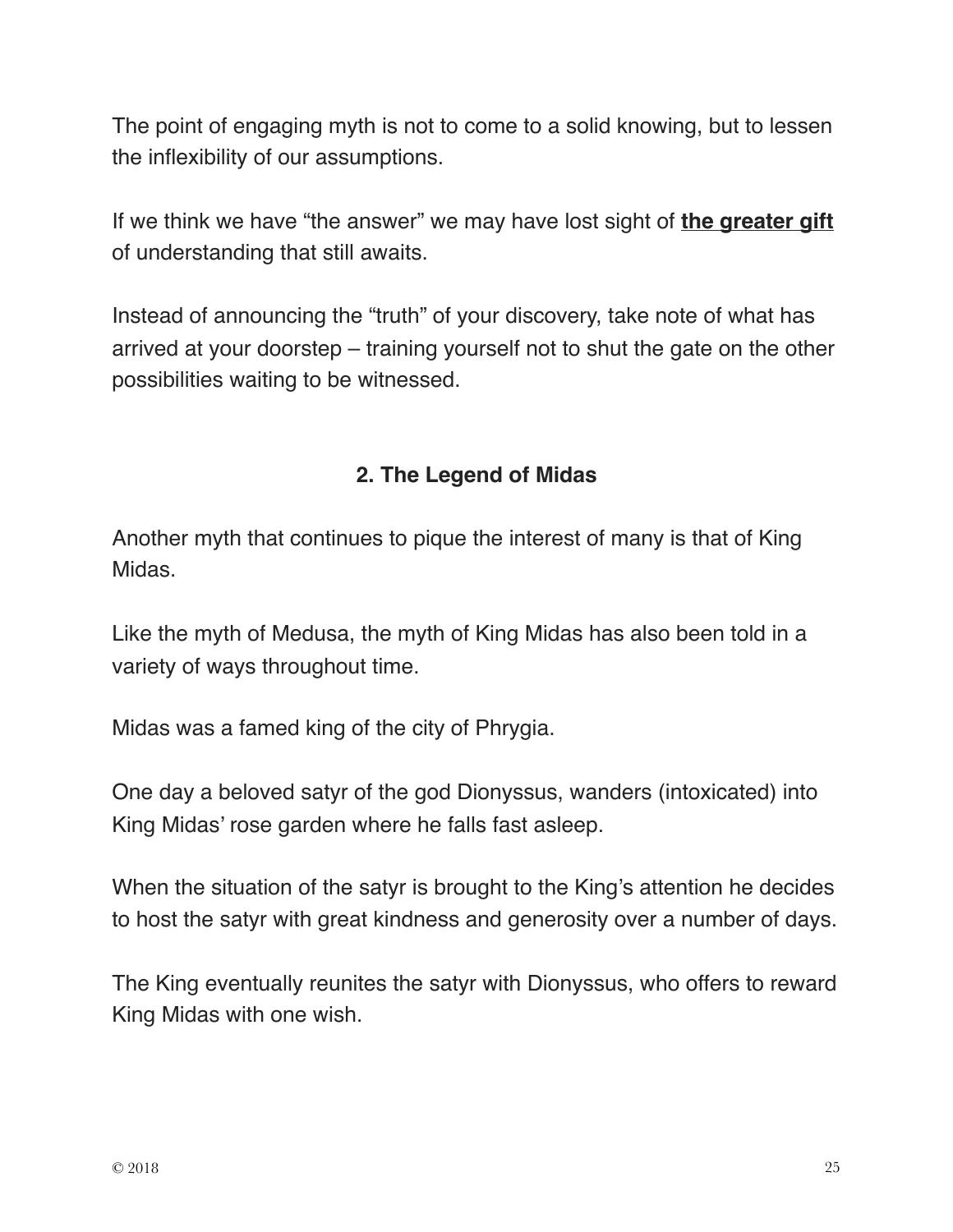Without much forethought, the King requests that whatever he touch turn to gold.

At first King Midas is overjoyed with his new found ability.

Unfortunately, he soon learns that it is not only objects which transform under his touch; it is everything – including his daughter, Zoe.

The devastated King breaks down in fear and mourning for what he has wrought.

The Gods take mercy upon him and tell him to wash his hands in the river Pactolus.

As he does this, the power of the gold leaves his hands and flows into the river.

King Midas is left feeling overcome with gratitude for all that he has – those things that life had already given him:

- so what can this myth, its message lingering for thousands of years, help us understand about ourselves?
- what does it speak to, collectively and individually, which compels us to return to it?
- what, within us, reflects the nature of Midas?
- what, within us, is able to recognize the transformative potential of hosting an extension of the divine?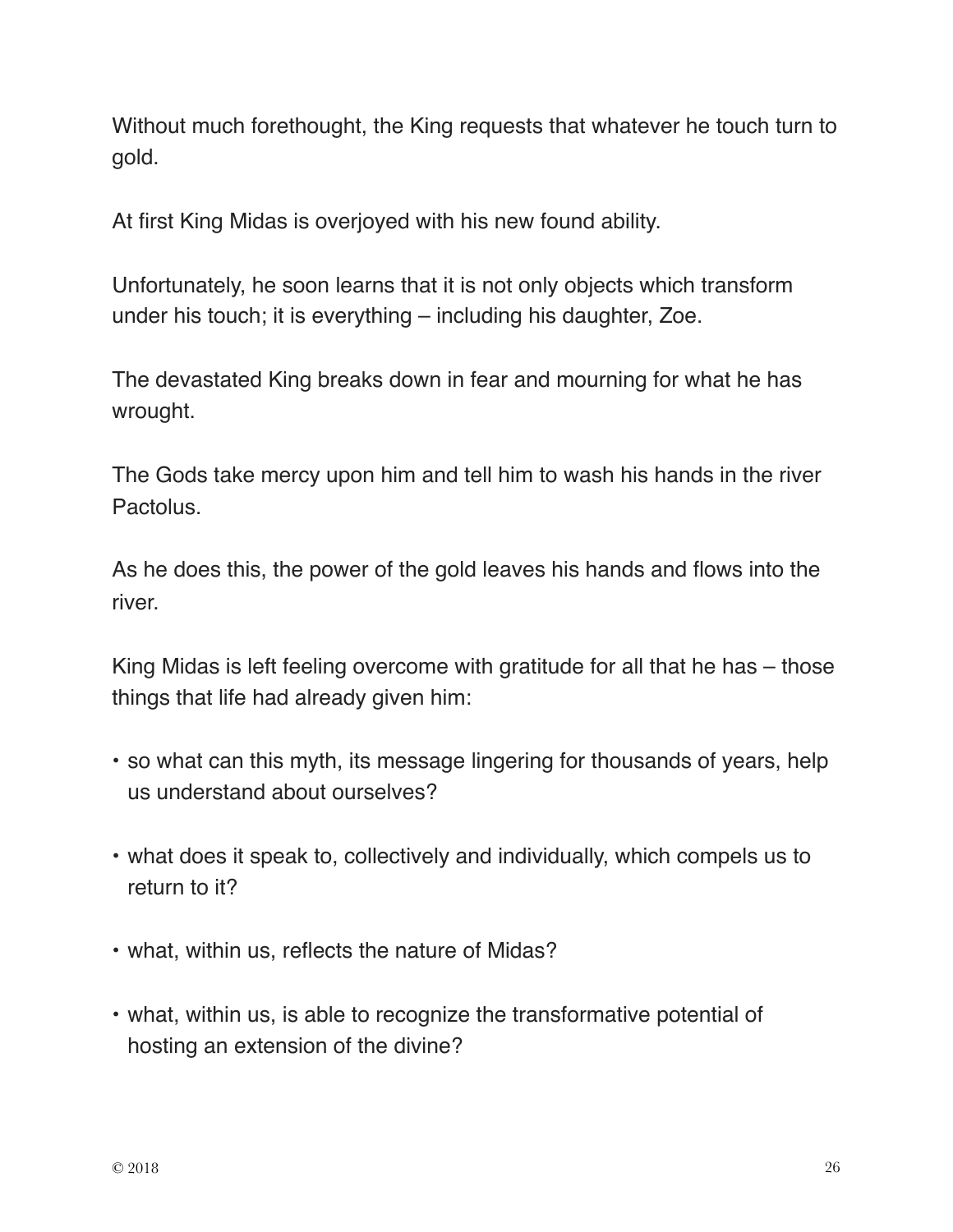- what moves us towards harnessing transformative potentials before developing an understanding of their potency?
- what, in this myth, speaks to the place within us that longs for the alchemical transmutation, while reminding us of the danger of skipping the accompanying step of reformed understanding?
- in what ways have our society and our personal lives become like King Midas – well-intentioned but insatiable – transforming all that we survey without first considering the possibility of what those changes might bring?
- in our individual lives, do we resemble this figure? Do we, too, alter our physical environment, sacrificing what is most important in the process?
- how do we create devastation and find redemption in the realm of our inner divine?
- how do we allow the yearnings of our sense self to override the knowing of our source self?
- when this happens, why do the relationships and energies in our lives become static?
- and how do we breathe life back into them?
- how do we allow the river to wash clean our misperceptions so that we are reminded of what truly sustains us?

Many of us may see myths as just entertaining tales, another way to amuse our minds with the unusual story telling of the ancients.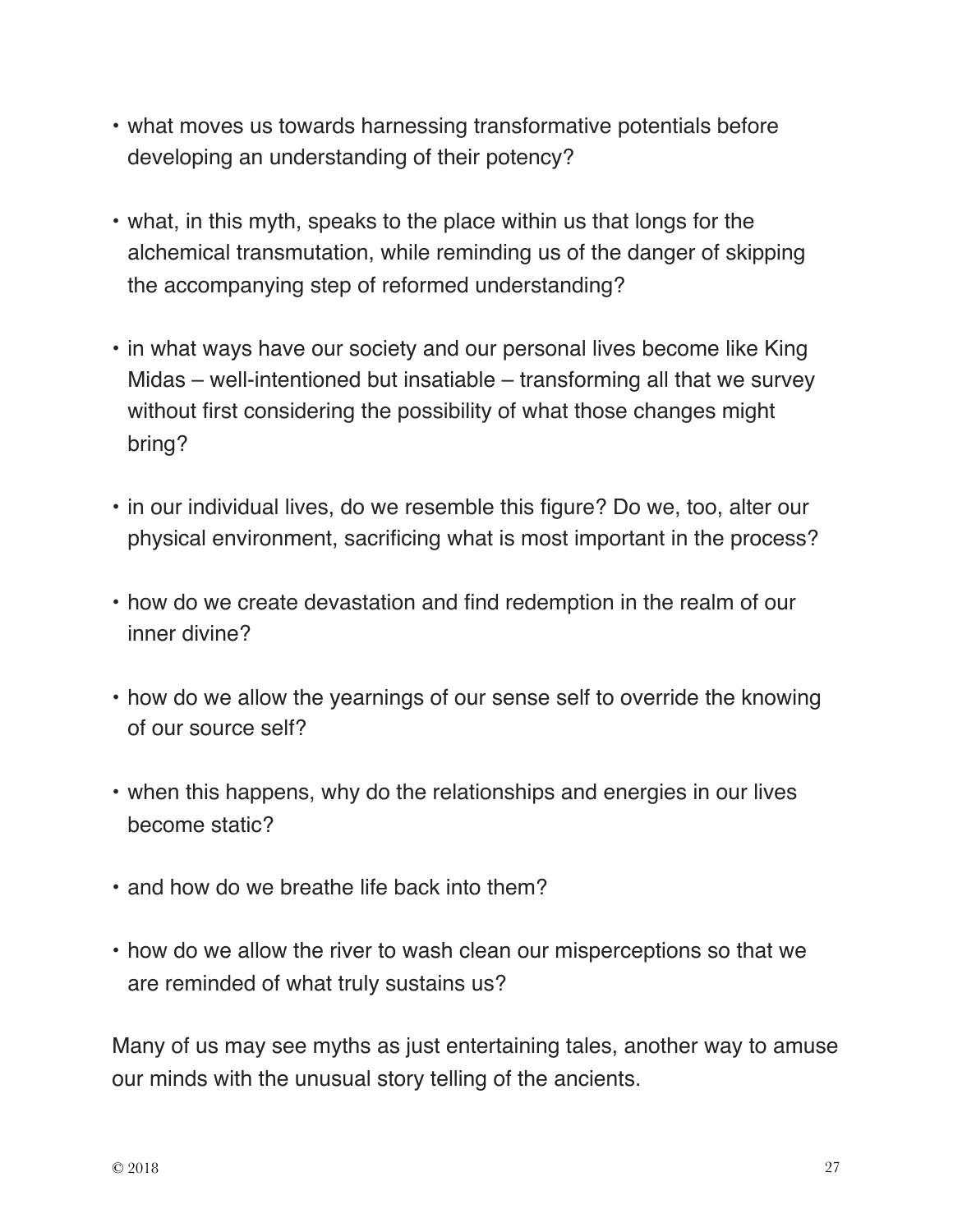Myths, though, have the possibility of being more than that.

They provide us with an opportunity for introspection and resonance with parts of our selves which we may have repressed.

These two myths can continue to help us understand our own strivings and our own nature – how they are capable of fostering a deeper and more holistic sense of ourselves, and how they permit us to make meaning of our shared experience with all of humanity.

Myths and legends have the ability to remind us of our collective effort to realize our fullest potentials.

They can inspire us to become more balanced – and therefore also become better and happier people.

You are encouraged to find a myth (or myths) that speaks to you and explore what it reveals about your hidden self.

## **How Meditation Can Change How You Think About Yourself**

To begin the journey of self-actualization requires a shift in mindset – to step out of what we think we know, and who we think we are, so that we can come to a broader awareness of our true inner nature and potential.

There is an aspect of our self that relies on our five senses to make meaning of all we observe and feel.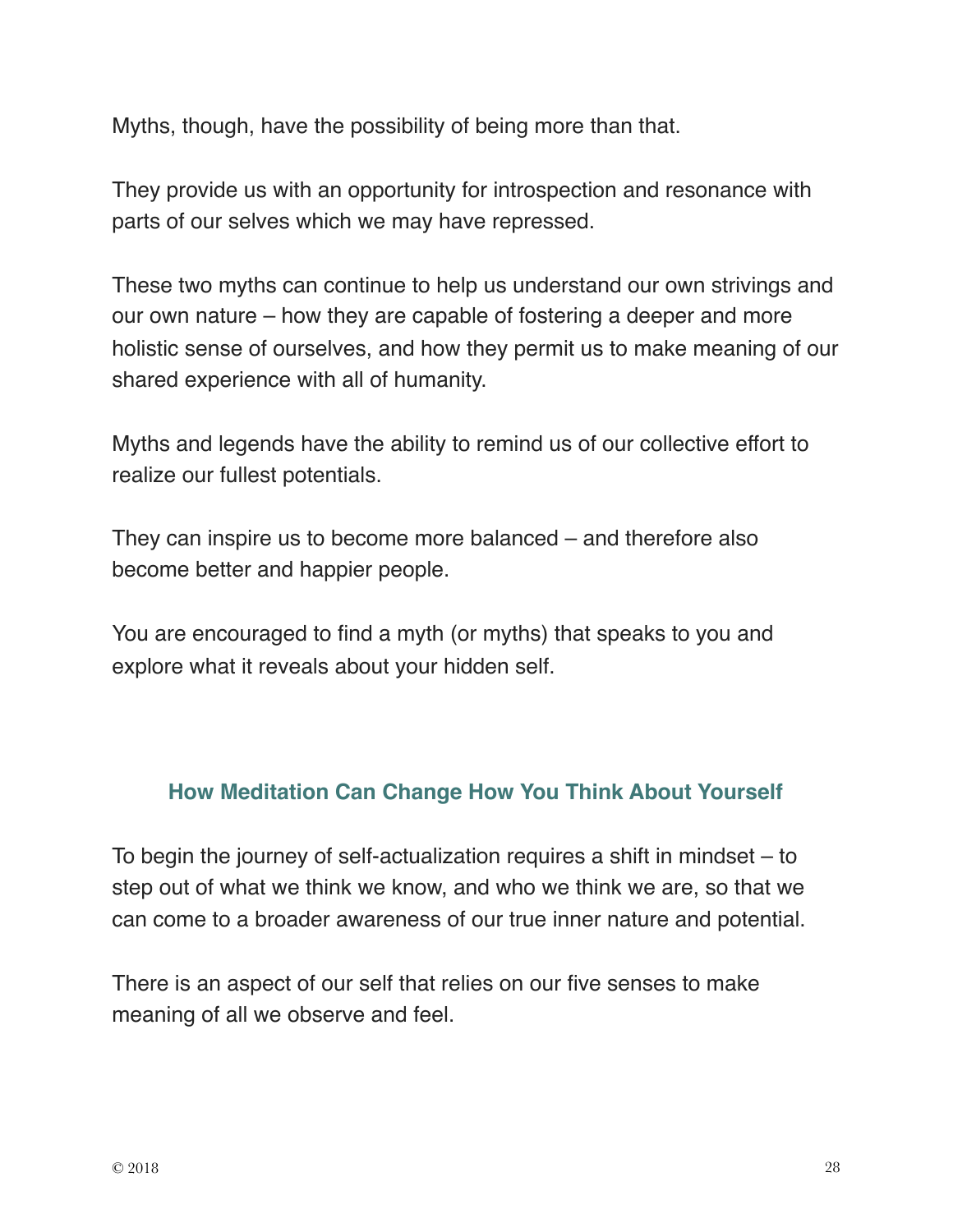The sense self, understandably, is always shifting – continually being shaped by its perception of its experience.

Anxiety is produced when the sense self sees and reports back with its version of the three-dimensional life it believes you live."

However, there is another aspect of our self that arises from our source which, unlike the sense self, already exists in its entirety.

## **How to Realign with the Very Best Parts of Yourself**

The source self is not coming into being, it is not in the process of evolution, its existence is not dependent on the story of this lifetime – it has existed long before and will continue to exist long after.

Perhaps the most difficult, yet most critical, challenge of one's life is to align with one's source self – to continually touch upon and return to the reality of who you are beyond the story line of this life.

The predicament though, is that the sense self is what most of us mistake for the whole of who we are:

- we think we are our profession
- we think we are a character within a relationship be it mother, son, friend, or enemy
- we think we are our nationality, race, and gender.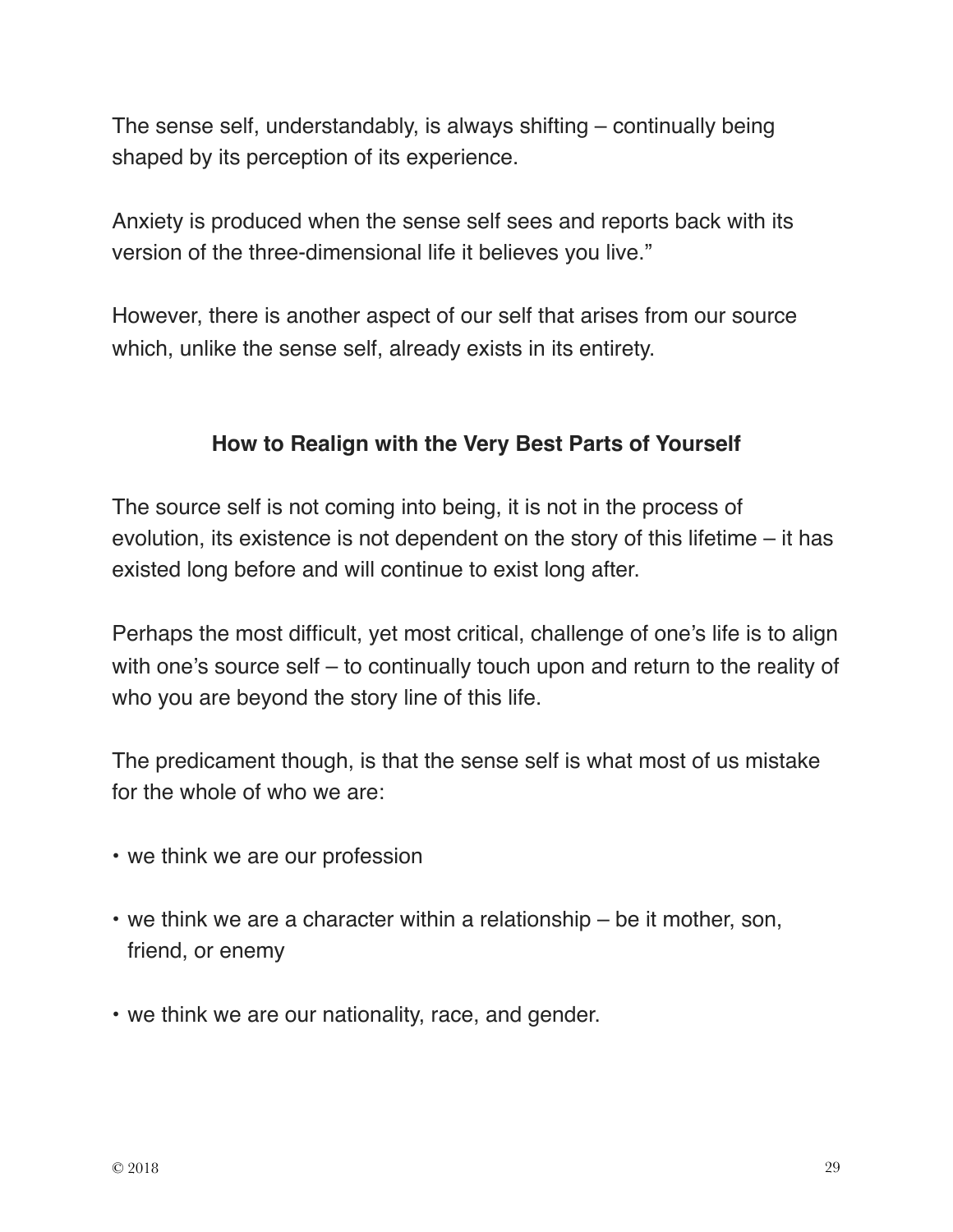We forget that the stage – its costumes and characters – are only temporary states of being; they are not who we are and they aren't capable of holding the expanse of our true nature.

They are merely a sliver of a shadow of its reality. The sense self is at the mercy of the undulations of everyday life.

Though we would like to think of the sense self as solid, it is in fact rather malleable – often being pushed, pulled, thrown high, and then plunged low by the whims of the day.

By investing yourself in only this aspect of your knowing, you miss the opportunity to draw on resources that emerge from a more transformative place of awareness.

Anxiety is produced when the sense self sees and reports back with its version of the three-dimensional life it believes you live.

It can fill you with uncertainty, denying you a sense of deeper meaning.

When you change your lens, you can begin to find calm; you can begin to look upon life's currents as potentials rather than fixed happenings imposed from the outside.

When you stay aligned with your source self, the typically swelling streams of insecurity do not become raging rivers that carry you away.

A question then to ask your self is *"Am I feeding the river, or, am I feeding the source?"*

Both can carry you but only one knows the way home.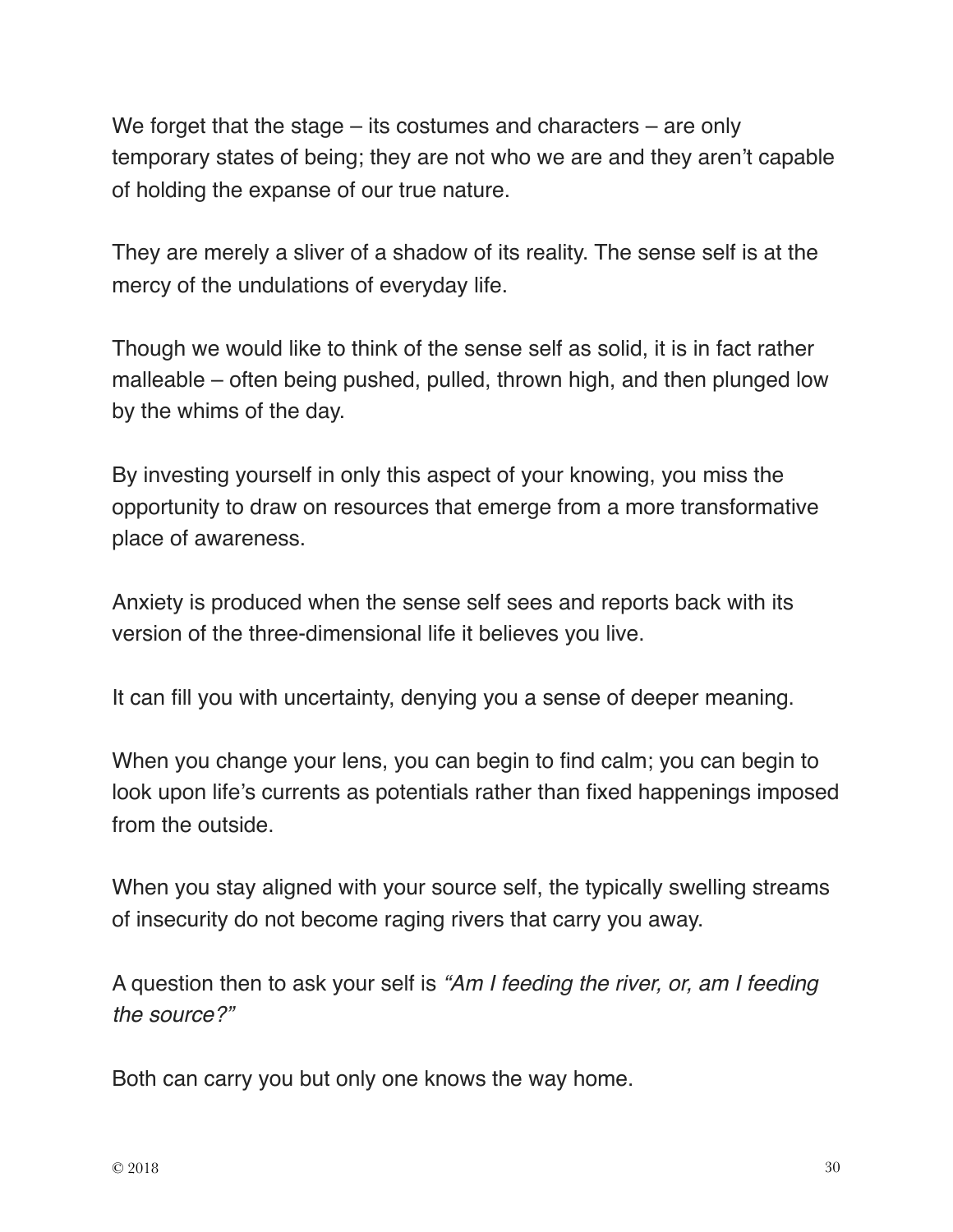#### **This One Habit Will Change How You See Yourself Forever**

Meditation is an exceptional method for growing ones connection to and awareness of the source self.

Unfortunately, the practice of meditating is not one that most of us in the West grew up knowing much about or having a chance to witness up-close during our formative years.

We may have only a dim understanding of its purpose or benefits.

Meditation readies you to relinquish what is of no importance and helps you look upon others with love.

Bhante Henepola Gunaratana Refers to meditation as "The Great Teacher."

He says that meditation is like a cleansing fire which transforms us by allowing us to understand.

It alters us, making us into an ideal teacher or parent.

Meditation, he says, readies you to relinquish what is of no importance and helps you look upon others with love.

You become capable of doing this because you have come to understand others as you now understand yourself.

You have **[plumbed your depths](http://overfiftyandfit.com/add-years-to-lifespan/)**, and have faced your own failings and illusions, making it possible to forgive yourself and empathize with others.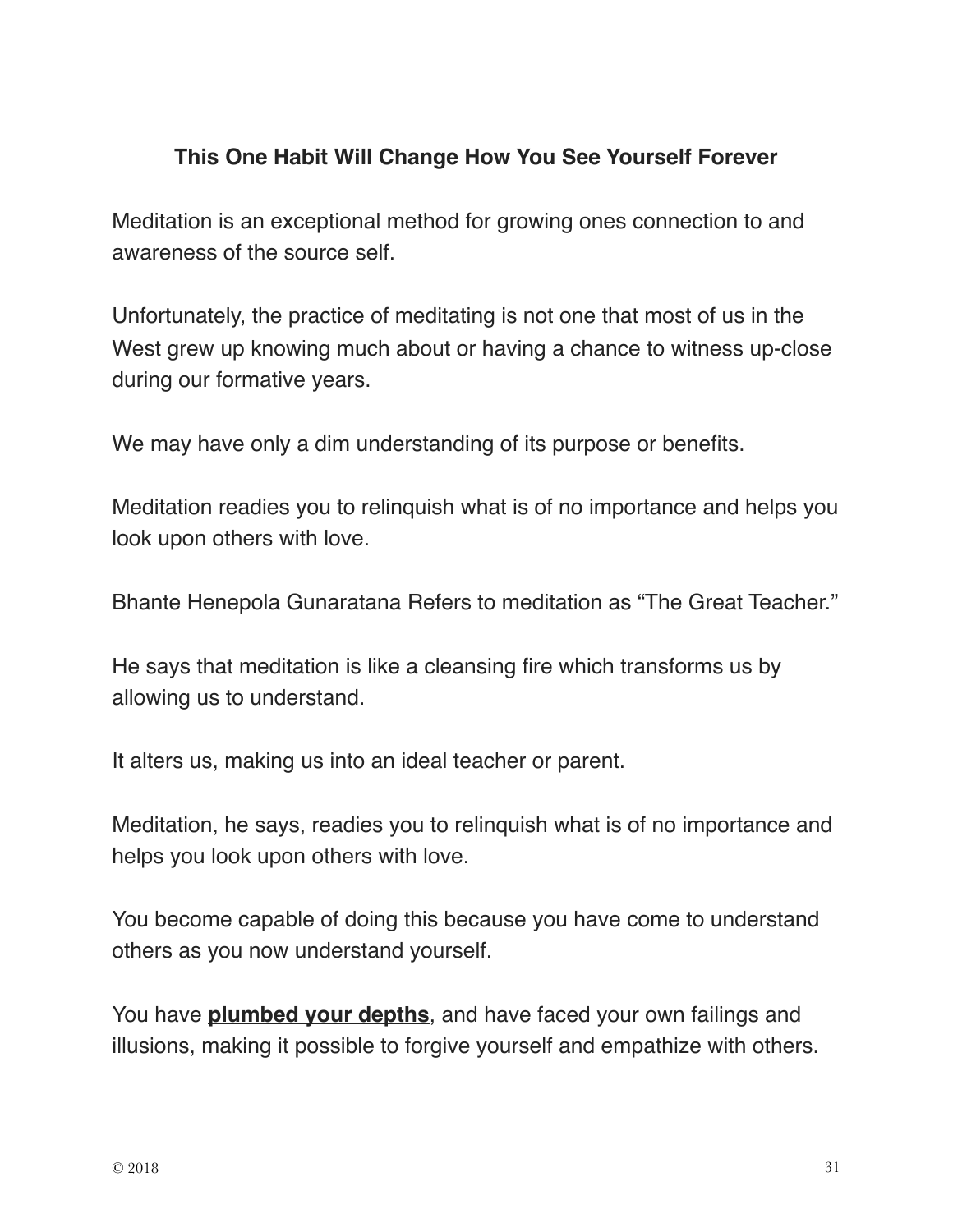Through meditation, our perspective becomes more aligned with who we truly are.

It is a practice that brings our conscious awareness into relationship with our source self.

It opens us to our true nature which is also the nature of all mankind.

Meditation enables us to relinquish our quest for (the illusion of) perfection so that we can begin to grow our **[sense of compassion](http://overfiftyandfit.com/brilliant-life-manifesto/)** for all that we are (even the darkness we have worked so mightily to hide from ourselves and others).

Once we are able to accept and have compassion for all that resides within us, we become able to extend this attitude towards others.

We stop compartmentalizing everything into the arenas of good and bad as we see more clearly the collective suffering and strivings of our selves and of humanity.

Meditation also gives us a means of being present with the ache of emptiness that we all inevitably feel from time to time.

## **Make Room for the Mystery**

The practice of meditation allows us to learn to sit with that universal experience of feeling lost and void-of-meaning that occurs during certain moments, or periods, in our lives.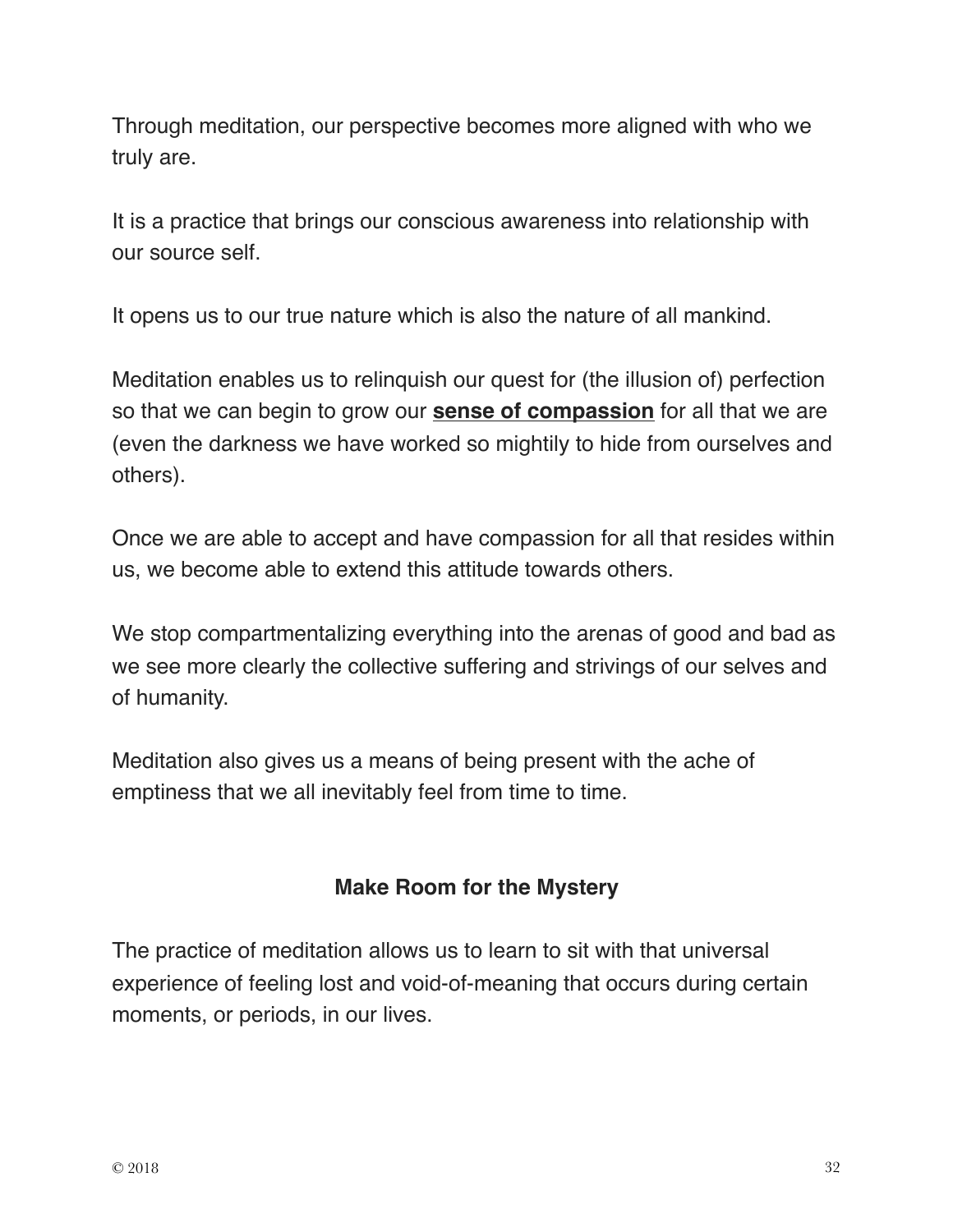It teaches us to make room for the mystery within that perception so that something else has room to emerge.

Typically, when we have these sorts of feelings, we avoid confronting them, by whatever means possible.

It seems as though these feelings have the potential to upend the very balance of our existence.

Meditation gives us the ability to host these unnerving emotions and to invite in the opening of a **[new awareness](http://overfiftyandfit.com/fantastic-morning/)**.

Mark Epstein describes this process when sharing his own experience with meditation. He says that without meditation, specifically without its ability to cultivate nonjudgmental awareness:

"I could never have done the unimaginable thing of looking into my own emptiness. I could not have tolerated that degree of aloneness nor would I have been willing to drop my compensatory mind. Meditation gave me faith that there were other techniques of self-exploration than the analysis of my thinking mind. It gave me a way of getting back to the secret room of my dreams."

Meditation also gives us the unequaled gift of being able to move beyond the self-defeating traits of our personality, the ones that defy our best efforts to act in accordance with the kindness and compassion we are capable of.

Each time we devolve into a state of rage, anger, or jealousy, it rips through us like tornado and we feel as though we are witnessing our ability to change being flung far and wide.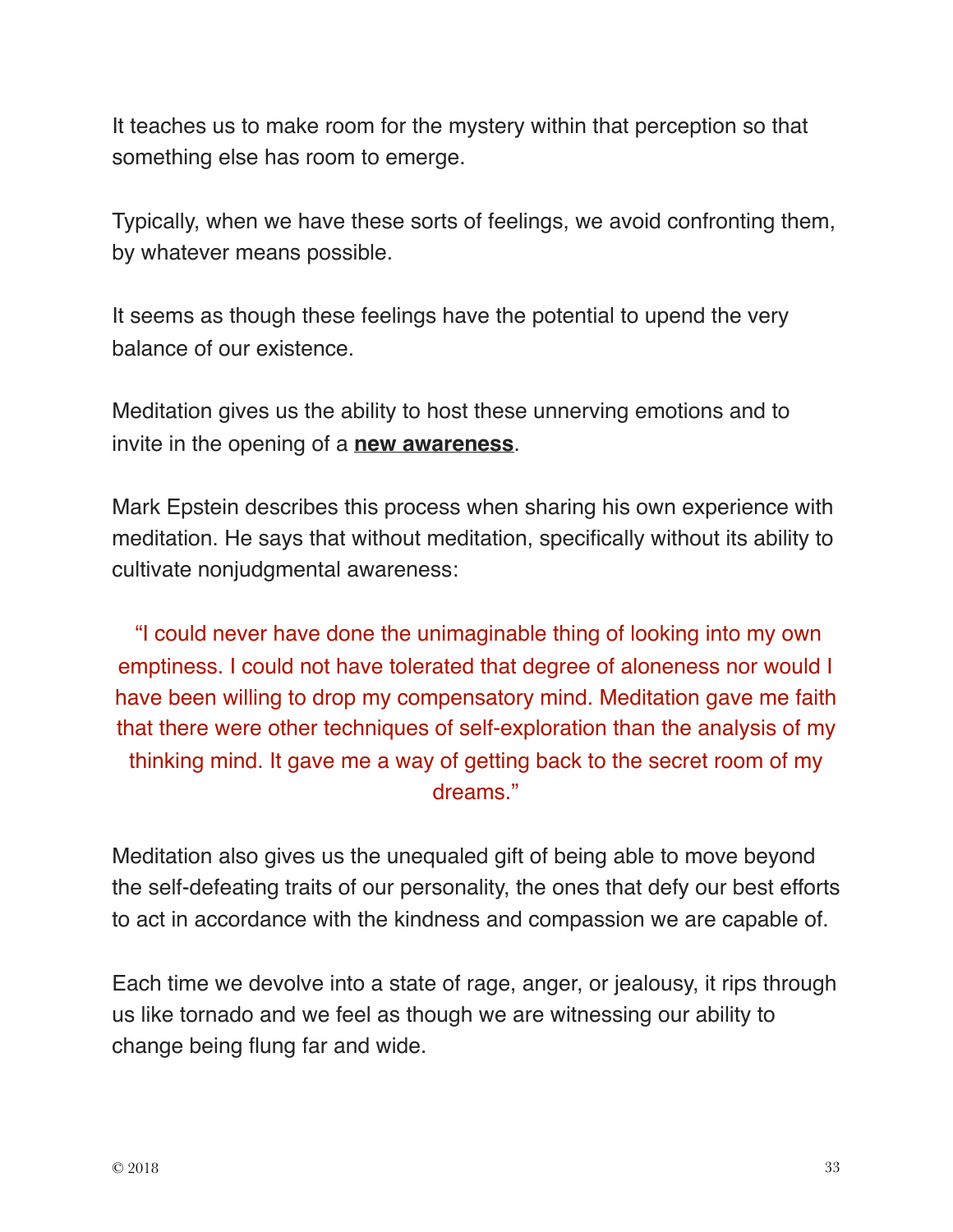When these moments occur we may feel defeated, as though these emotions are simply who we are… as though we don't have the **[personal](http://overfiftyandfit.com/health-protocols/)  [strength](http://overfiftyandfit.com/health-protocols/)** to overcome them.

This is, truly, not the case.

We simply need an effective method of divesting ourselves of these negative upswells.

We need to pull back from the illusion that things are fixed in place and we have no choice but to be who, and how, we are in this moment.

Meditation is thought by many to be unequaled in its capacity to help us do just that.

Mattieu Richard notes that people become confused and believe that their unique blend of characteristics and even emotional unrest somehow comprise the very essence of who they are.

These people worry that to take away any ingredient from the recipe of what makes them an individual would be to deprive them of an elemental aspect of themselves.

He points out that this flawed reasoning often leads them through a cycle of unending dissatisfaction.

Gunaratana explains that, even for those of us who strongly desire change, it is not enough to just hope that it will somehow magically grace our lives.

Something of ourselves must be invested if we want to realize our vision of transformation.